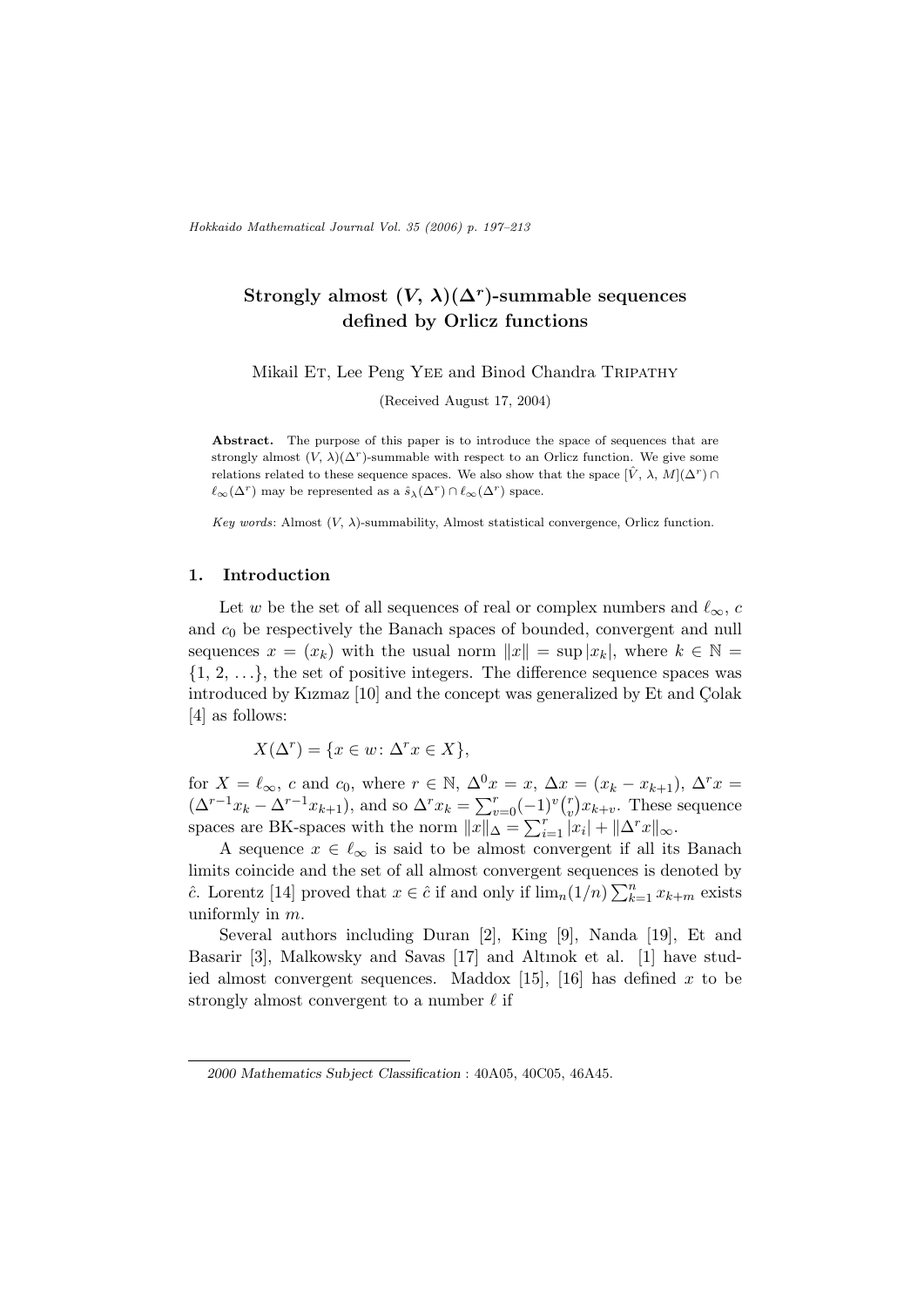$$
\lim_{n} \frac{1}{n} \sum_{k=1}^{n} |x_{k+m} - \ell| = 0, \text{ uniformly in } m.
$$

By  $[\hat{c}]$  we denote the space of all strongly almost convergent sequences. It is easy to see that  $c \subset [\hat{c}] \subset \hat{c} \subset \ell_{\infty}$ .

Orlicz [22] used the idea of Orlicz function to construct the space  $(L^M)$ . Subsequently Lindenstrauss and Tzafriri [13] defined the sequence space  $\ell_M$ as follows:

$$
\ell_M = \left\{ x \in w \colon \sum_{k=1}^{\infty} M\left(\frac{|x_k|}{\rho}\right) < \infty, \quad \text{for some } \rho > 0 \right\}.
$$

The space  $\ell_M$  is a Banach space with the norm

$$
||x|| = \inf \left\{ \rho > 0 \colon \sum_{k=1}^{\infty} M\left(\frac{|x_k|}{\rho}\right) \le 1 \right\}
$$

and this space is called an Orlicz sequence space. Lindenstrauss and Tzafriri proved that every Orlicz sequence space  $\ell_M$  contains a subspace isomorphic to  $\ell_p$  for some  $p \geq 1$ . For  $M(t) = t^p$ ,  $1 \leq p < \infty$ , the spaces  $\ell_M$  coincide with the classical sequence space  $\ell_p$ .

An Orlicz function is a function  $M : [0, \infty) \to [0, \infty)$ , which is continuous, non-decreasing and convex with  $M(0) = 0$ ,  $M(x) > 0$  for  $x > 0$  and  $M(x) \to \infty$  as  $x \to \infty$ .

An Orlicz function M is said to satisfy  $\Delta_2$ -condition for all values of u, if there exists a constant  $K > 0$  such that  $M(2u) \leq KM(u), u \geq 0$  (for further details see Krasnoselskii and Rutitsky [11], Orlicz [21]).

It is well known that if M is a convex function and  $M(0) = 0$ , then  $M(\lambda x) \leq \lambda M(x)$  for all  $\lambda$  with  $0 < \lambda < 1$ .

**Definition 1** Any two Orlicz functions  $M_1$  and  $M_2$  are said to be equivalent if there are positive constants  $\alpha$  and  $\beta$ , and  $x_0$  such that  $M_1(\alpha x) \leq$  $M_2(x) \leq M_1(\beta x)$  for all x with  $0 \leq x \leq x_0$  (see Kamthan and Gupta [8]).

Orlicz sequence spaces have been studied by Nung and Lee [20], Güngör and Et [7], Tripathy et al. [25] and many others.

Let  $x \in w$  and  $X, Y \subset w$ . Then we shall write

$$
E(X, Y) = \bigcap_{x \in X} x^{-1} * Y = \{a \in w : ax \in Y \text{ for all } x \in X\} \text{ [26]}.
$$

The set  $X^{\alpha} = E(X, \ell_1)$  is called Köthe-Toeplitz dual space or  $\alpha$ -dual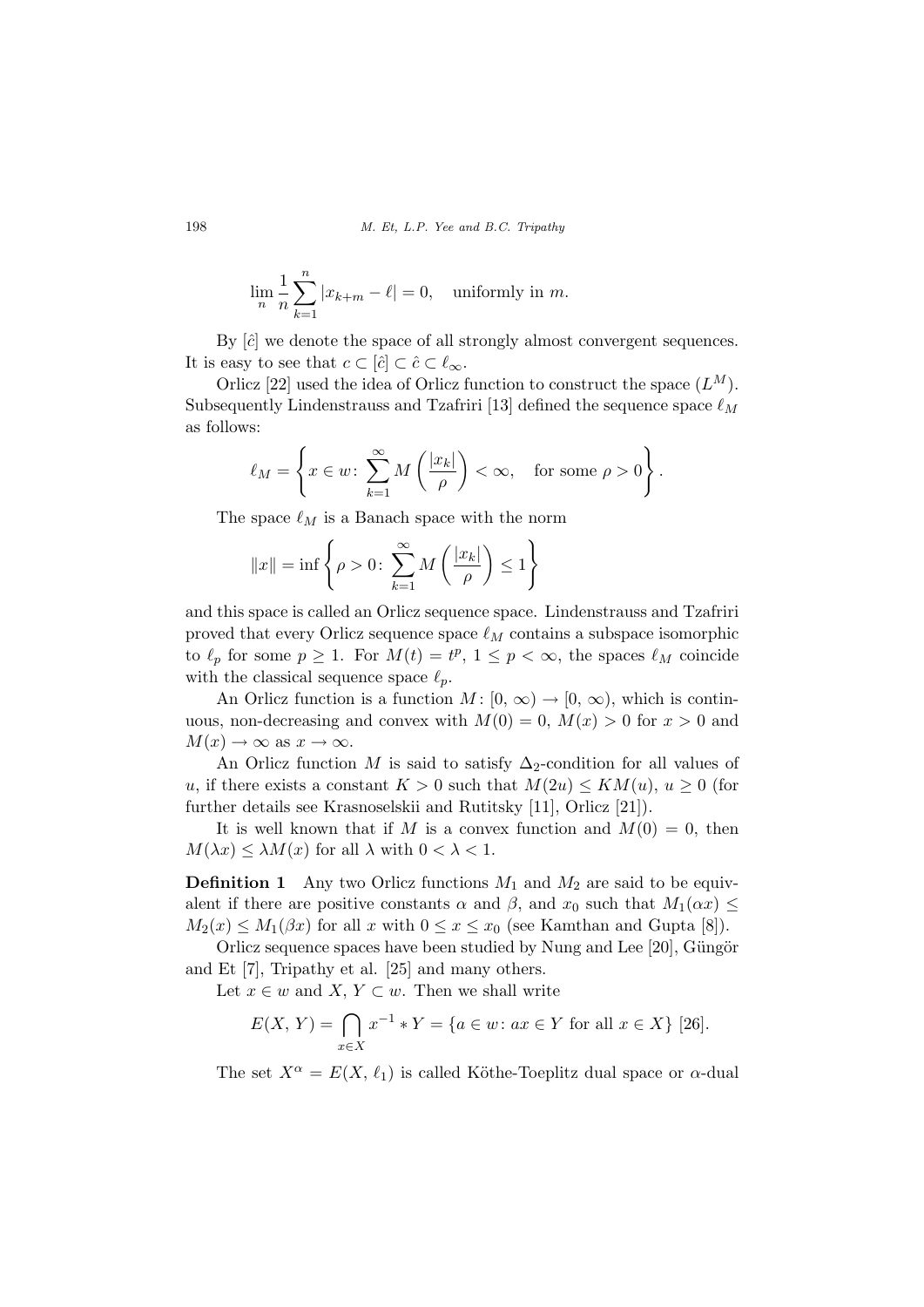### of X.

Let  $X$  be a sequence space. Then  $X$  is called

- i) Solid (or normal), if  $(\alpha_k x_k) \in X$  whenever  $(x_k) \in X$  for all sequences  $(\alpha_k)$  of scalar with  $|\alpha_k| \leq 1$ .
- ii) Monotone provided  $X$  contains the canonical preimages of all its stepspace.
- iii) Perfect  $X = X^{\alpha\alpha}$
- iv) Symmetric if  $(x_k) \in X$  implies  $(x_{\pi(k)}) \in X$ , where  $\pi(k)$  is a permutation of N.
- v) A sequence algebra if  $(x_k)$ ,  $(y_k) \in X$  implies  $(x_k y_k) \in X$ .

**Remark** It is well known that "X is perfect  $\implies$  X is normal  $\implies$  X is monotone".

The generalized de la Vallée-Pousin mean is defined by

$$
t_n(x) = \frac{1}{\lambda_n} \sum_{k \in I_n} x_k,
$$

where  $\lambda = (\lambda_n)$  is a non-decreasing sequence of positive numbers such that  $\lambda_{n+1} \leq \lambda_n + 1$ ,  $\lambda_1 = 1$ ,  $\lambda_n \to \infty$  as  $n \to \infty$  and  $I_n = [n - \lambda_n + 1, n]$ .

A sequence  $x = (x_k)$  is said to be  $(V, \lambda)$ -summable to a number  $\ell$  [12] if  $t_n(x) \to \ell$  as  $n \to \infty$ .  $(V, \lambda)$ -summability reduces to  $(C, 1)$  summability when  $\lambda_n = n$  for all n.

The following inequality will be used throughout this paper. Let  $p =$  $(p_k)$  be a sequence of positive real numbers with  $0 < p_k \le \sup p_k = G$  and let  $D = \max(1, 2^{G-1})$ . For  $a_k, b_k \in \mathbb{C}$ , the set of complex numbers, we have

$$
|a_k + b_k|^{p_k} \le D\{|a_k|^{p_k} + |b_k|^{p_k}\}.
$$
\n(1)

#### 2. Some new sequence spaces defined by an Orlicz function

In this section we introduce the concept of strongly almost  $(V, \lambda)(\Delta^r)$ summable sequences with respect to an Orlicz function and examine some properties of the space of strongly almost  $(V, \lambda)(\Delta^r)$ -summable sequences with respect to an Orlicz function.

**Definition 2** Let M be an Orlicz function and  $p = (p_k)$  be any sequence of strictly positive real numbers. We define the following sets of sequences.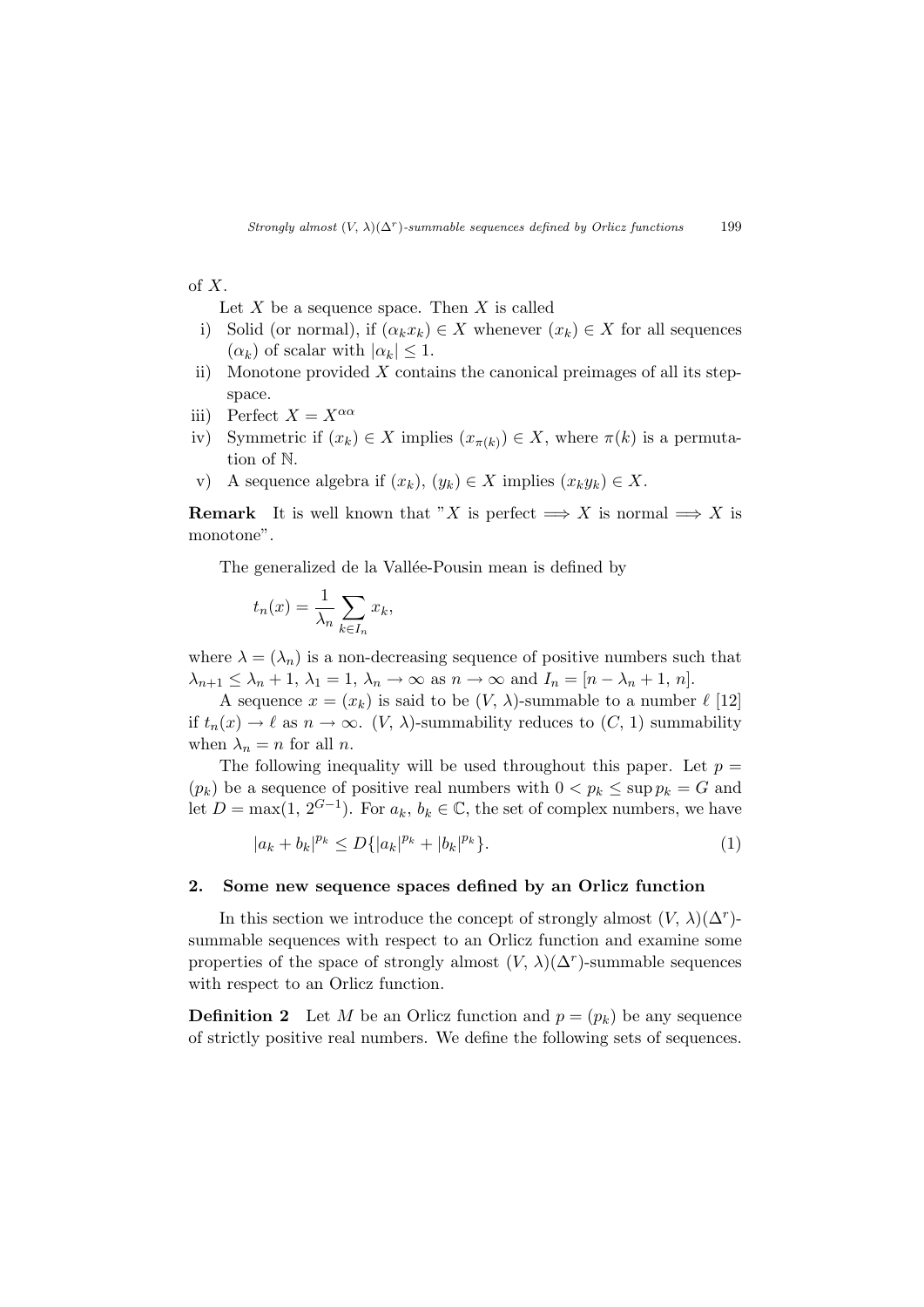$$
[\hat{V}, \lambda, M, p](\Delta^r)
$$
\n
$$
= \left\{ x = (x_k) : \begin{array}{l} \lim_{n} \frac{1}{\lambda_n} \sum_{k \in I_n} \left[ M \left( \frac{|\Delta^r x_{k+m} - \ell|}{\rho} \right) \right]^{p_k} = 0 \\ \text{uniformly in } m, \text{ for some } \ell \text{ and } \rho > 0 \end{array} \right\},\
$$
\n
$$
[\hat{V}, \lambda, M, p]_0(\Delta^r)
$$
\n
$$
= \left\{ x = (x_k) : \begin{array}{l} \lim_{n} \frac{1}{\lambda_n} \sum_{k \in I_n} \left[ M \left( \frac{|\Delta^r x_{k+m}|}{\rho} \right) \right]^{p_k} = 0 \\ \text{uniformly in } m, \text{ for some } \rho > 0 \end{array} \right\},\
$$
\n
$$
[\hat{V}, \lambda, M, p]_{\infty}(\Delta^r)
$$
\n
$$
= \left\{ x = (x_k) : \begin{array}{l} \sup_{m,n} \frac{1}{\lambda_n} \sum_{k \in I_n} \left[ M \left( \frac{|\Delta^r x_{k+m}|}{\rho} \right) \right]^{p_k} < \infty \\ \text{for some } \rho > 0 \end{array} \right\}.
$$

We denote  $[\hat{V}, \lambda, M, p](\Delta^r)$ ,  $[\hat{V}, \lambda, M, p]_0(\Delta^r)$  and  $[\hat{V}, \lambda, M, p]_{\infty}(\Delta^r)$  by  $[\hat{V}, \lambda, M](\Delta^r)$ ,  $[\hat{V}, \lambda, M]_0(\Delta^r)$  and  $[\hat{V}, \lambda, M]_{\infty}(\Delta^r)$ , respectively, when  $p_k = 1$  for all k. If  $x \in [\hat{V}, \lambda, M](\Delta^r)$  then we say that x is strongly almost  $(V, \lambda)(\Delta^r)$ -summable with respect to the Orlicz function M.

**Theorem 2.1** Let M be an Orlicz function. Then  $[\hat{V}, \lambda, M, p]_0(\Delta^r) \subset$  $[\hat{V}, \lambda, M, p](\Delta^r) \subset [\hat{V}, \lambda, M, p]_{\infty}(\Delta^r)$  and the inclusions are strict.

*Proof.* The inclusion  $[\hat{V}, \lambda, M, p]_0(\Delta^r) \subset [\hat{V}, \lambda, M, p](\Delta^r)$  is obvious. Now let  $x \in [\hat{V}, \lambda, M, p](\Delta^r)$ . Then there exists some positive number  $\rho_1$  such that

$$
\lim_{n} \frac{1}{\lambda_n} \sum_{k \in I_n} \left[ M \left( \frac{|\Delta^r x_{k+m} - \ell|}{\rho_1} \right) \right]^{p_k} \to 0, \text{ uniformly in } m.
$$

Define  $\rho = 2\rho_1$ . Since M is non decreasing and convex, we have

$$
\frac{1}{\lambda_n} \sum_{k \in I_n} \left[ M \left( \frac{|\Delta^r x_{k+m}|}{\rho} \right) \right]^{p_k}
$$
\n
$$
\leq \frac{1}{\lambda_n} \sum_{k \in I_n} \frac{1}{2^{p_k}} \left[ M \left( \frac{|\Delta^r x_{k+m} - \ell|}{\rho_1} \right) + M \left( \frac{|\ell|}{\rho_1} \right) \right]^{p_k}
$$
\n
$$
\leq \frac{D}{\lambda_n} \sum_{k \in I_n} \left[ M \left( \frac{|\Delta^r x_{k+m} - \ell|}{\rho_1} \right) \right]^{p_k} + \frac{D}{\lambda_n} \sum_{k \in I_n} \left[ M \left( \frac{|\ell|}{\rho_1} \right) \right]^{p_k}
$$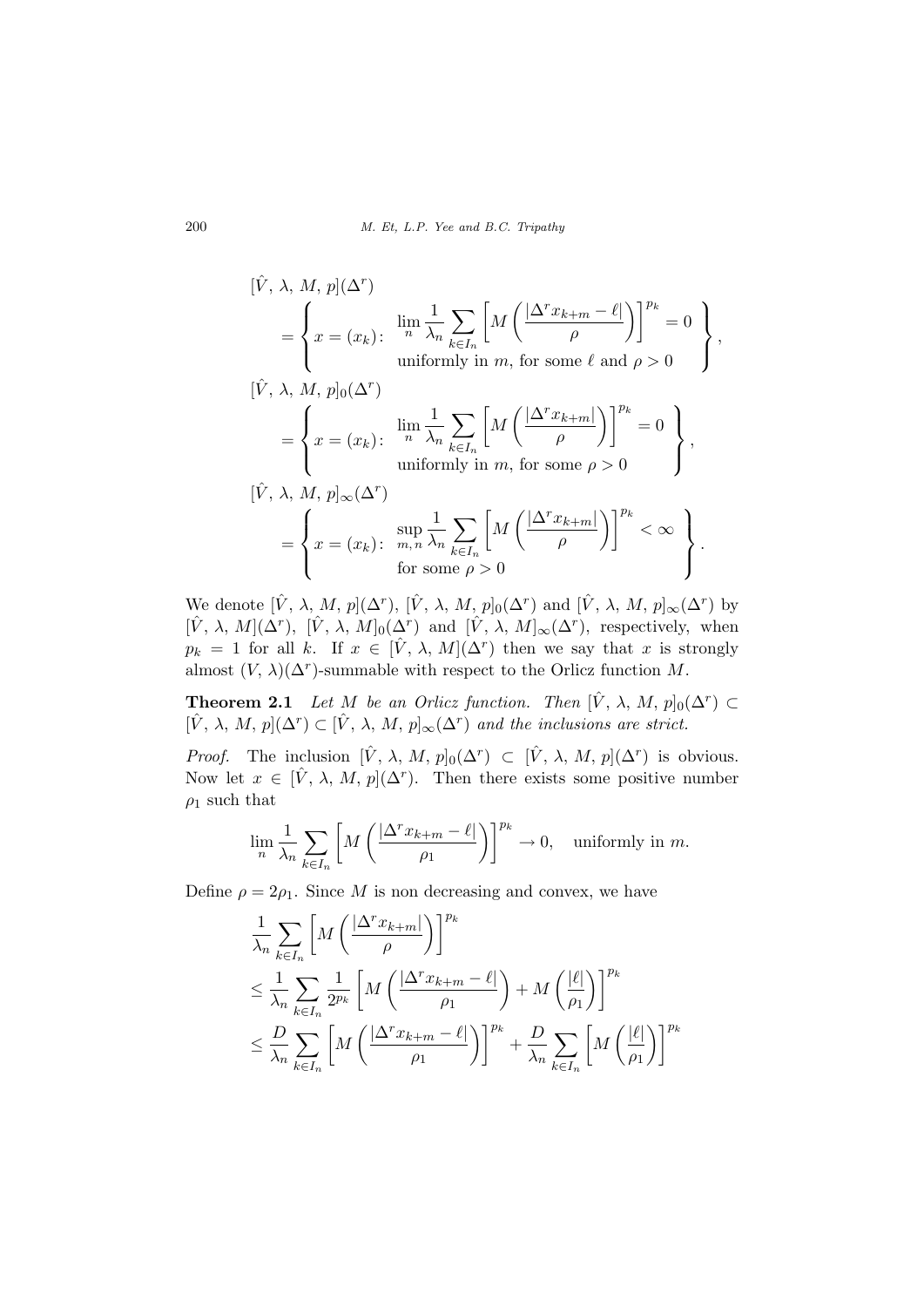$$
\leq \frac{D}{\lambda_n}\sum_{k\in I_n}\left[M\left(\frac{\left|\Delta^r x_{k+m} - \ell\right|}{\rho_1}\right)\right]^{p_k} + D\max\left\{1,\left[M\left(\frac{\left|\ell\right|}{\rho_1}\right)\right]^G\right\},\
$$

by (1). Thus  $x \in [\hat{V}, \lambda, M, p]_{\infty}(\Delta^r)$ . To show the inclusions are strict consider the following example.  $\Box$ 

**Example 1** Let  $M(x) = x$ ,  $p_k = 1$  for all  $k \in \mathbb{N}$  and  $\lambda_n = n$  for all  $n \in \mathbb{N}$ N. Then the sequence  $x = (k^r)$  belongs to  $[\hat{V}, \lambda, M, p](\Delta^r)$  but does not belong to  $[\hat{V}, \lambda, M, p]_0(\Delta^r)$ .

**Theorem 2.2** For any Orlicz function M and a bounded sequence  $p =$  $(p_k)$  of strictly positive real numbers,  $[\hat{V}, \lambda, M, p](\Delta^r)$ ,  $[\hat{V}, \lambda, M, p]_0(\Delta^r)$ and  $[\hat{V}, \lambda, M, p]_{\infty}(\Delta^r)$  are linear space over the field of complex numbers.

*Proof.* We shall prove only for  $[\hat{V}, \lambda, M, p]_0(\Delta^r)$ . The other cases can be proved similarly. Let  $x, y \in [\hat{V}, \lambda, M, p]_0(\Delta^r)$  and  $\alpha, \beta \in \mathbb{C}$ . Then there exist positive numbers  $\rho_1$  and  $\rho_2$  such that

$$
\frac{1}{\lambda_n} \sum_{k \in I_n} \left[ M \left( \frac{|\Delta^r x_{k+m}|}{\rho_1} \right) \right]^{p_k} \to 0
$$

and

$$
\frac{1}{\lambda_n} \sum_{k \in I_n} \left[ M \left( \frac{|\Delta^r y_{k+m}|}{\rho_2} \right) \right]^{p_k} \to 0, \text{uniformly in } m.
$$

Define  $\rho_3 = \max(2|\alpha|\rho_1, 2|\beta|\rho_2)$ . Since M is non-decreasing and convex and  $\Delta^r$  linear

$$
\frac{1}{\lambda_n} \sum_{k \in I_n} \left[ M \left( \frac{|\Delta^r(\alpha x_{k+m} + \beta y_{k+m})|}{\rho_3} \right) \right]^{p_k}
$$
\n
$$
\leq \frac{1}{\lambda_n} \sum_{k \in I_n} \left[ M \left( \frac{|\alpha \Delta^r x_{k+m}|}{\rho_3} + \frac{|\beta \Delta^r y_{k+m}|}{\rho_3} \right) \right]^{p_k}
$$
\n
$$
\leq \frac{1}{\lambda_n} \sum_{k \in I_n} \frac{1}{2^{p_k}} \left[ M \left( \frac{|\Delta^r x_{k+m}|}{\rho_1} \right) + M \left( \frac{|\Delta^r y_{k+m}|}{\rho_2} \right) \right]^{p_k}
$$
\n
$$
\leq \frac{D}{\lambda_n} \sum_{k \in I_n} \left[ M \left( \frac{|\Delta^r x_{k+m}|}{\rho_1} \right) \right]^{p_k} + \frac{D}{\lambda_n} \sum_{k \in I_n} \left[ M \left( \frac{|\Delta^r y_{k+m}|}{\rho_2} \right) \right]^{p_k} \to 0
$$

as  $n \to \infty$  uniformly in m. This proves that  $[\hat{V}, \lambda, M, p]_0(\Delta^r)$  is linear space.  $\Box$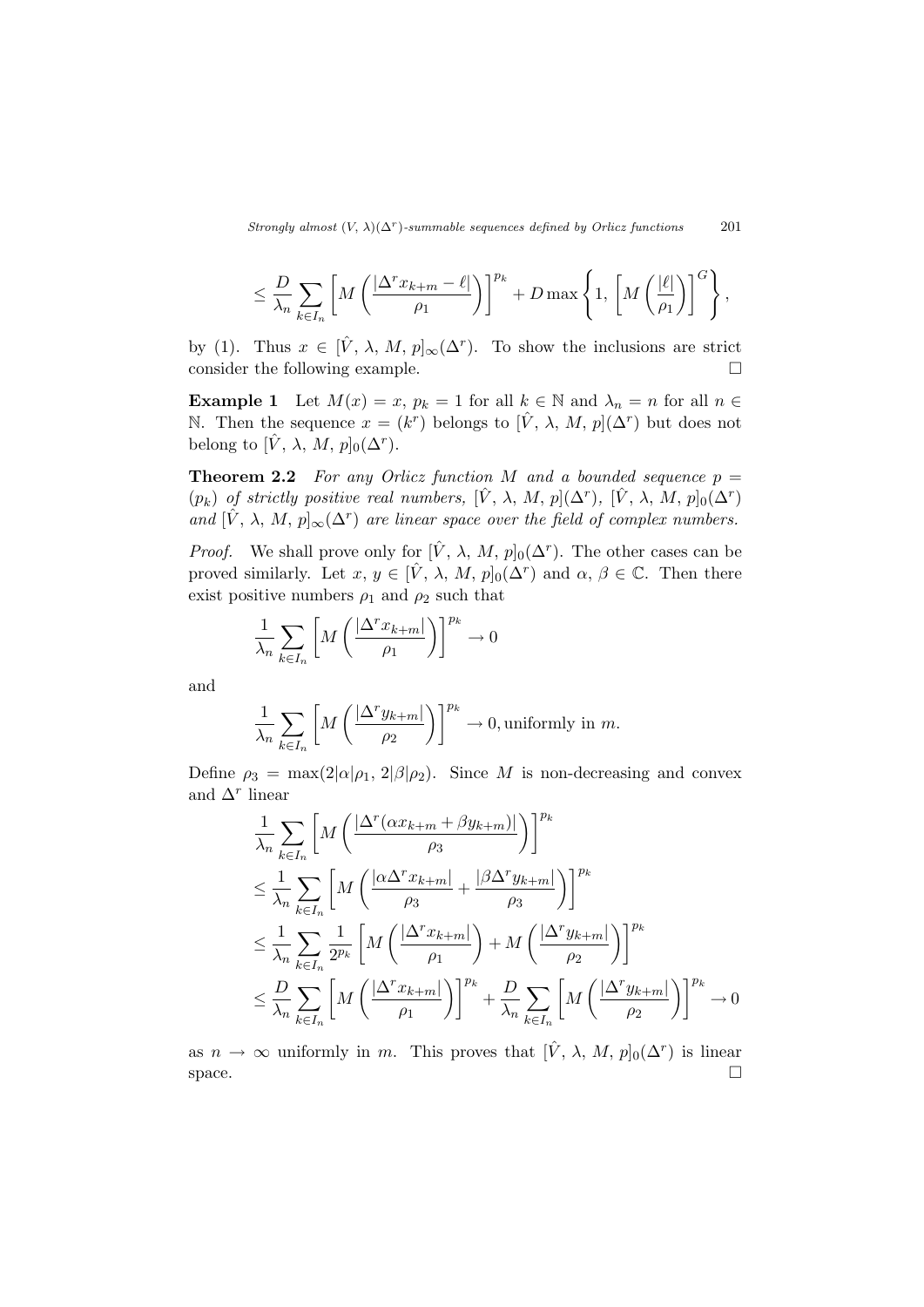**Theorem 2.3** For any Orlicz function M and a bounded sequence  $p =$  $(p_k)$  of strictly positive real numbers,  $[\hat{V}, \lambda, M, p]_0(\Delta^r)$  is paranormed space (not necessarily total paranormed) with

$$
g(x) = \inf_{\substack{\rho > 0 \\ n \ge 1}} \left\{ \rho^{\frac{p_n}{H}} \colon \sup_k M\left(\frac{|\Delta^r x_{k+m}|}{\rho}\right) \le 1, \text{ uniformly in } m \right\}
$$

where  $H = \max(1, \sup_k p_k)$ .

*Proof.* Clearly  $g(x) = g(-x)$ . Since  $M(0) = 0$ , we get  $\inf \{\rho^{p_n/H}\}= 0$ for  $x = \theta$ . Now let  $x, y \in [\hat{V}, \lambda, M, p]_0(\Delta^r)$  and let us choose  $\rho_1 > 0$  and  $\rho_2 > 0$  such that

$$
\sup_{k} M\left(\frac{|\Delta^r x_{k+m}|}{\rho_1}\right) \le 1, \quad \text{uniformly in } m
$$

and

$$
\sup_{k} M\left(\frac{|\Delta^r y_{k+m}|}{\rho_2}\right) \le 1, \quad \text{uniformly in } m.
$$

Let  $\rho = \rho_1 + \rho_2$ . Then we get

$$
\sup_{k} M\left(\frac{|\Delta^r(x_{k+m} + y_{k+m})|}{\rho}\right)
$$
\n
$$
\leq \sup_{k} M\left(\frac{|\Delta^r x_{k+m}|}{\rho_1 + \rho_2} + \frac{|\Delta^r y_{k+m}|}{\rho_1 + \rho_2}\right)
$$
\n
$$
\leq \left(\frac{\rho_1}{\rho_1 + \rho_2}\right) \sup_{k} M\left(\frac{|\Delta^r x_{k+m}|}{\rho_1 + \rho_2}\right)
$$
\n
$$
+ \left(\frac{\rho_2}{\rho_1 + \rho_2}\right) \sup_{k} M\left(\frac{|\Delta^r y_{k+m}|}{\rho_1 + \rho_2}\right) \leq 1, \text{ uniformly in } m.
$$

Therefore  $g(x + y) \le g(x) + g(y)$ .

For the continuity of scalar multiplication let  $l \neq 0$  be any complex number. Then by the definition we have

$$
g(lx)=\inf\left\{\rho^{p_n/H}\colon \sup_k M\left(\frac{|\Delta^r(lx_{k+m})|}{\rho}\right)\le 1, \text{uniformly in } m\right\}
$$

$$
=\inf\left\{(|l|s)^{p_n/H}\colon \sup_k M\left(\frac{|\Delta^r x_{k+m}|}{s}\right)\le 1, \text{uniformly in } m\right\}
$$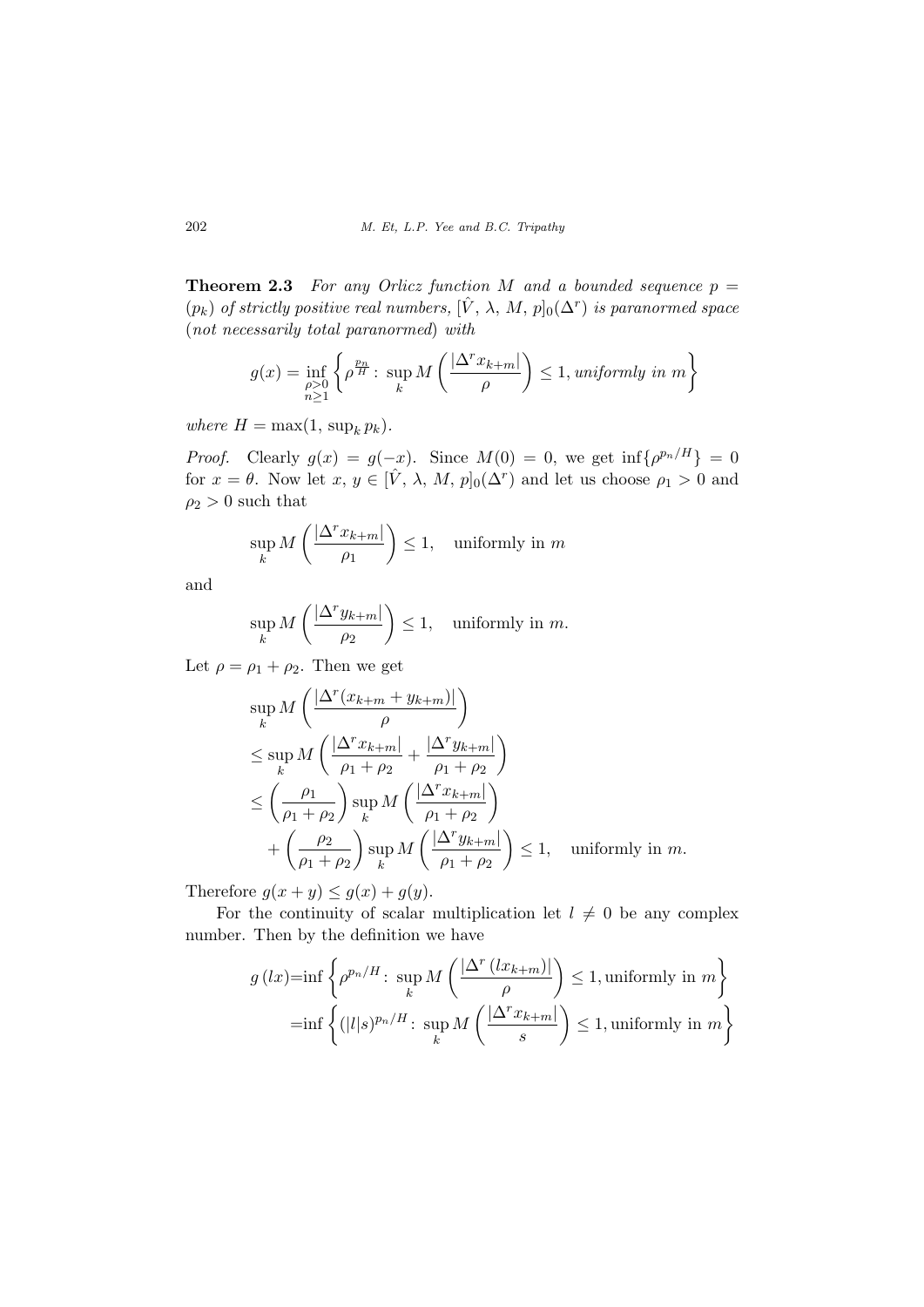where  $s = \rho/|l|$ . Since  $|l|^{p_n} \leq \max(1, |l|^H)$ , we have

$$
g(lx) \le \max(1, |l|^H)
$$
  
 
$$
\times \inf \left\{ s^{p_n/H} \colon \sup_k M\left(\frac{|\Delta^r x_{k+m}|}{s}\right) \le 1, \text{ uniformly in } m \right\}
$$
  
=
$$
\max(1, |l|^H)g(x)
$$

and therefore  $g(rx)$  converges to zero when  $g(x)$  converges to zero in  $[\hat{V}, \lambda, M, p]_0(\Delta^r)$ .

Now let x be a fixed element in  $[\hat{V}, \lambda, M, p]_0(\Delta^r)$ . Then there exists  $\rho > 0$  such that

$$
g(x) = \inf \left\{ \rho^{p_n/H} \colon \sup_k M\left(\frac{|\Delta^r x_{k+m}|}{\rho}\right) \le 1, \text{ uniformly in } m \right\}.
$$

Now

$$
g(lx)
$$
  
= inf  $\left\{\rho^{p_n/H}: \begin{array}{l}\sup_{k} M\left(\frac{|l\Delta^r x_{k+m}|}{\rho}\right) \leq 1, \rho > 0\\ 0 \qquad \text{uniformly in } m\end{array}\right\} \to 0$ 

as  $l \to 0$ . This completes the proof.

**Theorem 2.4** Let  $M_1$ ,  $M_2$  be Orlicz functions Then we have

i)  $[\hat{V}, \lambda, M_1, p]_0(\Delta^r) \cap [\hat{V}, \lambda, M_2, p]_0(\Delta^r) \subset [\hat{V}, \lambda, M_1 + M_2, p]_0(\Delta^r)$ ,

ii)  $[\hat{V}, \lambda, M_1, p](\Delta^r) \cap [\hat{V}, \lambda, M_2, p](\Delta^r) \subset [\hat{V}, \lambda, M_1 + M_2, p](\Delta^r),$ 

iii)  $[\hat{V}, \lambda, M_1, p]_{\infty}(\Delta^r) \cap [\hat{V}, \lambda, M_2, p]_{\infty}(\Delta^r) \subset [\hat{V}, \lambda, M_1 + M_2, p]_{\infty}(\Delta^r)$ .

Proof. Omitted.

The proof of the following result is a routine work.

Proposition 2.5 Let M be an Orlicz function. Then we have

 $[\hat{V}, \lambda, M, p](\Delta^{r-1}) \subset [\hat{V}, \lambda, M, p]_0(\Delta^r).$ 

**Theorem 2.6** Let  $M_1$  and  $M_2$  be two Orlicz functions. If  $M_1$  and  $M_2$  are equivalent then

- i)  $[\hat{V}, \lambda, M_1, p]_0(\Delta^r) = [\hat{V}, \lambda, M_2, p]_0(\Delta^r),$
- ii)  $[\hat{V}, \lambda, M_1, p](\Delta^r) = [\hat{V}, \lambda, M_2, p](\Delta^r),$
- iii)  $[\hat{V}, \lambda, M_1, p]_{\infty}(\Delta^r) = [\hat{V}, \lambda, M_2, p]_{\infty}(\Delta^r)$ .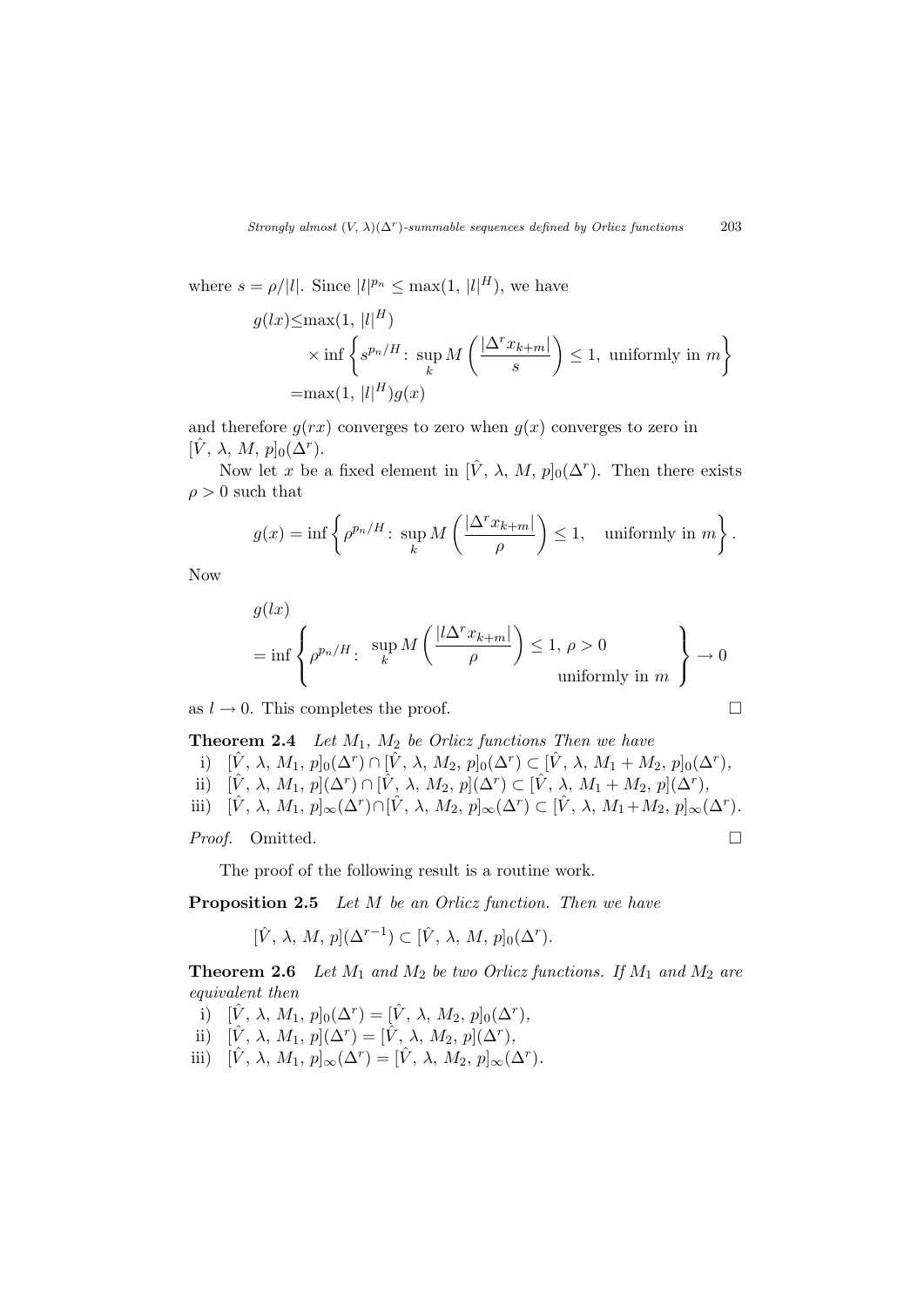*Proof.* Proof follows from Definition 1. □

**Theorem 2.7** Let  $0 < p_k \leq t_k$  for each k and  $(t_k/p_k)$  be bounded, then

- i)  $[\hat{V}, \lambda, M, t]_0(\Delta^r) \subset [\hat{V}, \lambda, M, p]_0(\Delta^r)$ ,
- ii)  $[\hat{V}, \lambda, M, t](\Delta^r) \subset [\hat{V}, \lambda, M, p](\Delta^r)$ ,
- iii)  $[\hat{V}, \lambda, M, t]_{\infty}(\Delta^r) \subset [\hat{V}, \lambda, M, p]_{\infty}(\Delta^r)$ .

*Proof.* We prove it for  $(i)$  and the other cases will follow on applying similar technique. Let  $x \in [\hat{V}, \lambda, M, t]_0(\Delta^r)$ . Write  $w_{k,m} = [M(|\Delta^r x_{k+m}|/\rho)]^{t_k}$ and  $\mu_k = p_k/t_k$ , so that  $0 < \mu < \mu_k \leq 1$  for each k.

We define the sequences  $(u_{k,m})$  and  $(v_{k,m})$  as follows:

Let  $u_{k,m} = w_{k,m}$  and  $v_{k,m} = 0$  if  $w_{k,m} \geq 1$ , and let  $u_{k,m} = 0$  and  $v_{k,m} = w_{k,m}$  if  $w_{k,m} < 1$ . Then it is clear that for all  $k \in \mathbb{N}$ , we have  $w_{k,m} = u_{k,m} + v_{k,m}$ ,  $w_{k,m}^{\mu_k} = u_{k,m}^{\mu_k} + v_{k,m}^{\mu_k}$ . Now it follows that  $u_{k,m}^{\mu_k} \leq$  $u_{k,m} \leq w_{k,m}$  and  $v_{k,m}^{\mu_k} \leq v_{k,m}^{\mu}$ . Therefore

$$
\lambda_n^{-1} \sum_{k \in I_n} w_{k,m}^{\mu_k} = \lambda_n^{-1} \sum_{k \in I_n} (u_{k,m}^{\mu_k} + v_{k,m}^{\mu_k})
$$
  

$$
\leq \lambda_n^{-1} \sum_{k \in I_n} w_{k,m} + \lambda_n^{-1} \sum_{k \in I_n} v_{k,m}^{\mu}.
$$

Since  $\mu < 1$  so that  $1/\mu > 1$ , for each n

$$
\lambda_n^{-1} \sum_{k \in I_n} v_{k,m}^{\mu} = \sum_{k \in I_n} (\lambda_n^{-1} v_{k,m})^{\mu} (\lambda_n^{-1})^{1-\mu}
$$
  

$$
\leq \left( \sum_{k \in I_n} [(\lambda_n^{-1} v_{k,m})^{\mu}]^{1/\mu} \right)^{\mu} \left( \sum_{k \in I_n} [(\lambda_n^{-1})^{1-\mu}]^{1/(1-\mu)} \right)^{1-\mu}
$$
  

$$
= \left( \lambda_n^{-1} \sum_{k \in I_n} v_{k,m} \right)^{\mu}
$$

by Hölder's inequality, and thus

$$
\lambda_n^{-1} \sum_{k \in I_n} w_{k,m}^{\mu_k} \leq \lambda_n^{-1} \sum_{k \in I_n} w_{k,m} + \left(\lambda_n^{-1} \sum_{k \in I_n} v_{k,m}\right)^{\mu}.
$$

Hence  $x \in [\hat{V}, \lambda, M, p]_0(\Delta^r)$ . ).  $\Box$ 

**Theorem 2.8** Let X stands for  $[\hat{V}, \lambda, M, p]_0$  or  $[\hat{V}, \lambda, M, p]$  or  $[\hat{V}, \lambda, M, p]_{\infty}$ . Then the inclusions  $X(\Delta^{r-1}) \subset X(\Delta^r)$  are strict. In general  $X(\Delta^i) \subset X(\Delta^r)$ , for  $i = 1, 2, ..., r - 1$ .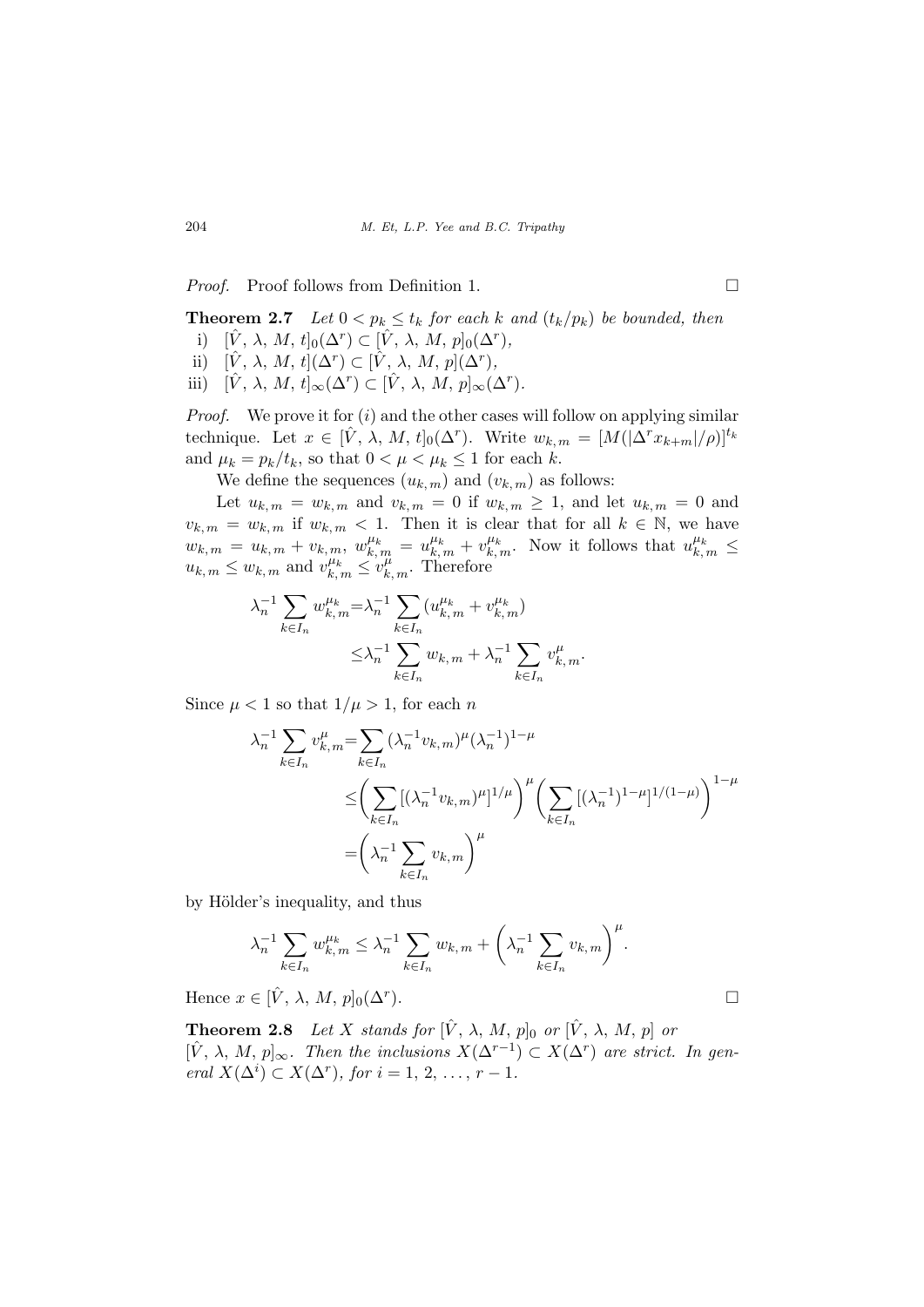*Proof.* We give the proof for  $[\hat{V}, \lambda, M, p]_{\infty}$  only. The other cases can be proved in a similar way. Let  $x \in [\hat{V}, \lambda, M, p]_{\infty}$ , then we have

$$
\sup_{m,n} \frac{1}{\lambda_n} \sum_{k \in I_n} \left[ M \left( \frac{|\Delta^{r-1} x_{k+m}|}{\rho} \right) \right]^{p_k} < \infty
$$

for some  $\rho > 0$ . Since M is non-decreasing and convex function we have

$$
\frac{1}{\lambda_n} \sum_{k \in I_n} \left[ M \left( \frac{|\Delta^r x_{k+m}|}{2\rho} \right) \right]^{p_k}
$$
\n
$$
= \frac{1}{\lambda_n} \sum_{k \in I_n} \left[ M \left( \frac{|\Delta^{r-1} x_{k+m} - \Delta^{r-1} x_{k+m+1}|}{2\rho} \right) \right]^{p_k}
$$
\n
$$
\leq \frac{D}{\lambda_n} \sum_{k \in I_n} \left[ \frac{1}{2} M \left( \frac{|\Delta^{r-1} x_{k+m}|}{\rho} \right) \right]^{p_k}
$$
\n
$$
+ \frac{D}{\lambda_n} \sum_{k \in I_n} \left[ \frac{1}{2} M \left( \frac{|\Delta^{r-1} x_{k+m}|}{\rho} \right) \right]^{p_k}
$$
\n
$$
\leq \frac{D}{\lambda_n} \sum_{k \in I_n} \left[ M \left( \frac{|\Delta^{r-1} x_{k+m}|}{\rho} \right) \right]^{p_k}
$$
\n
$$
+ \frac{D}{\lambda_n} \sum_{k \in I_n} \left[ M \left( \frac{|\Delta^{r-1} x_{k+m+1}|}{\rho} \right) \right]^{p_k}.
$$

Thus  $[\hat{V}, \lambda, M, p]_{\infty}(\Delta^{r-1}) \subset [\hat{V}, \lambda, M, p]_{\infty}(\Delta^r)$ .

The inclusion is strict. In fact the sequence  $x = (k^{r-1})$ , for example, belongs to  $[\hat{V}, \lambda, M, p]_0(\Delta^r)$ , but does not belong to  $[\hat{V}, \lambda, M, p]_0(\Delta^{r-1})$ for  $M(x) = x$ ,  $\lambda_n = n$  for all  $n \in \mathbb{N}$  and  $p_k = 1$  for all  $k \in \mathbb{N}$ . (If  $x = (k^{r-1})$ , then  $\Delta^r x_k = 0$  and  $\Delta^{r-1} x_k = (-1)^{r-1}(r-1)!$  for all  $k \in \mathbb{N}$ ).

**Theorem 2.9** (i) The sequence spaces  $[\hat{V}, \lambda, M, p]_0$  and  $[\hat{V}, \lambda, M, p]_{\infty}$ are solid and hence are monotone.

(ii) The space  $[\hat{V}, \lambda, M, p]$  is not monotone and as such is neither solid nor perfect.

*Proof.* We give the proof for  $[\hat{V}, \lambda, M, p]_0$ . Let  $x \in [\hat{V}, \lambda, M, p]_0$  and  $(\alpha_k)$ be sequences of scalars such that  $|\alpha_k| \leq 1$  for all  $k \in \mathbb{N}$ . Then we have

$$
\lambda_n^{-1} \sum_{k \in I_n} \left[ M \left( \frac{|\alpha_{k+m} x_{k+m}|}{\rho} \right) \right]^{p_k} \leq \lambda_n^{-1} \sum_{k \in I_n} \left[ M \left( \frac{|x_{k+m}|}{\rho} \right) \right]^{p_k} \to 0,
$$
  
 $(n \to \infty)$ , uniformly in m.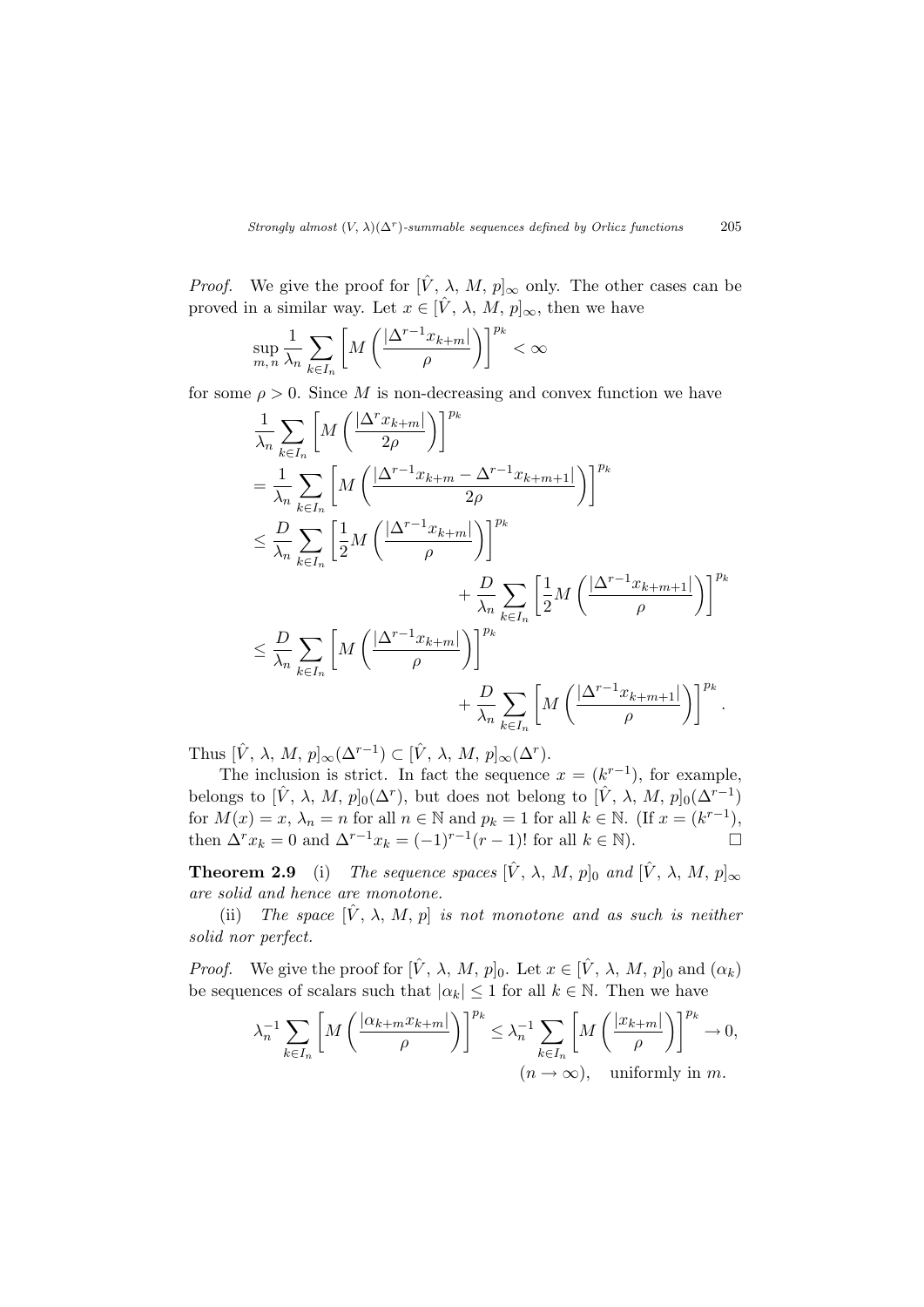Hence  $\alpha x \in [\hat{V}, \lambda, M, p]_0$  for all sequences of scalars  $(\alpha_k)$  with  $|\alpha_k| \leq 1$  for all  $k \in \mathbb{N}$ , whenever  $x \in [\hat{V}, \lambda, M, p]_0$ . The spaces are monotone follows from the Remark.  $\Box$ 

ii) The space  $[\hat{V}, \lambda, M, p]$  is not monotone follows from the following example.

**Example 2** Let  $p_k = 1$  and  $\lambda_k = 1$ , for all  $k \in \mathbb{N}$  and  $M(x) = x^p$ , for some  $p \geq 1$ . Consider the sequence  $(x_k)$  defined as  $x_k = 1$  for all  $k \in \mathbb{N}$ . Consider the  $J^{th}$  step space  $E_J$  for a sequence space E defined as, for  $(x_k) \in E$ ,  $(y_k)$ is the  $J^{th}$  canonical preimage of  $(x_k)$  i.e.  $(y_k) \in E_J$  implies  $y_k = x_k$ , if k is odd and  $y_k = 0$ , otherwise. Then  $(y_k) \notin E$ . Hence the space  $[\hat{V}, \lambda, M, p]$  is not monotone. The rest follows from the Remark.

**Theorem 2.10**  $[\hat{V}, M, p]_{\infty}(\Delta^r) = \ell_{\infty}(M, p)(\Delta^r)$ where  $\ell_{\infty}(M, p)(\Delta^r) = \{x \colon \sup_k [M(|\Delta^r x_k|/\rho)]^{p_k} < \infty \}.$ 

Proof. Write

$$
t_{nm} = \frac{1}{n} \sum_{k=1}^{n} \left[ M \left( \frac{|\Delta^r x_{k+m}|}{\rho} \right) \right]^{p_k} = \frac{1}{n} \sum_{k=m+1}^{m+n} \left[ M \left( \frac{|\Delta^r x_k|}{\rho} \right) \right]^{p_k}.
$$

We have,

$$
\sup_{n,m} t_{nm} = \sup_{m} \frac{\sup_{k} \left[ M \left( \frac{|\Delta^{r} x_{k}|}{\rho} \right) \right]^{p_{k}}}{n} \sum_{k=m+1}^{m+n} 1
$$

$$
= \sup_{k} \left[ M \left( \frac{|\Delta^{r} x_{k}|}{\rho} \right) \right]^{p_{k}}
$$
(4)

and

$$
\sup_{n,m} t_{nm} \ge \sup_m t_{1,m} = \sup_m \left[ M \left( \frac{|\Delta^r x_{m+1}|}{\rho} \right) \right]^{p_{m+1}} \tag{5}
$$

The result follows from (4) and (5).  $\Box$ 

In the following theorem, we consider the case when  $\Delta^r x_k \to \ell$  implies  $x_k \to \ell[\hat{V}, \lambda, M, p](\Delta^r)$  and the uniqueness of a strongly almost difference *limit of x* with respect to an Orlicz function  $M$ . To prove the next theorem we need the following Lemma.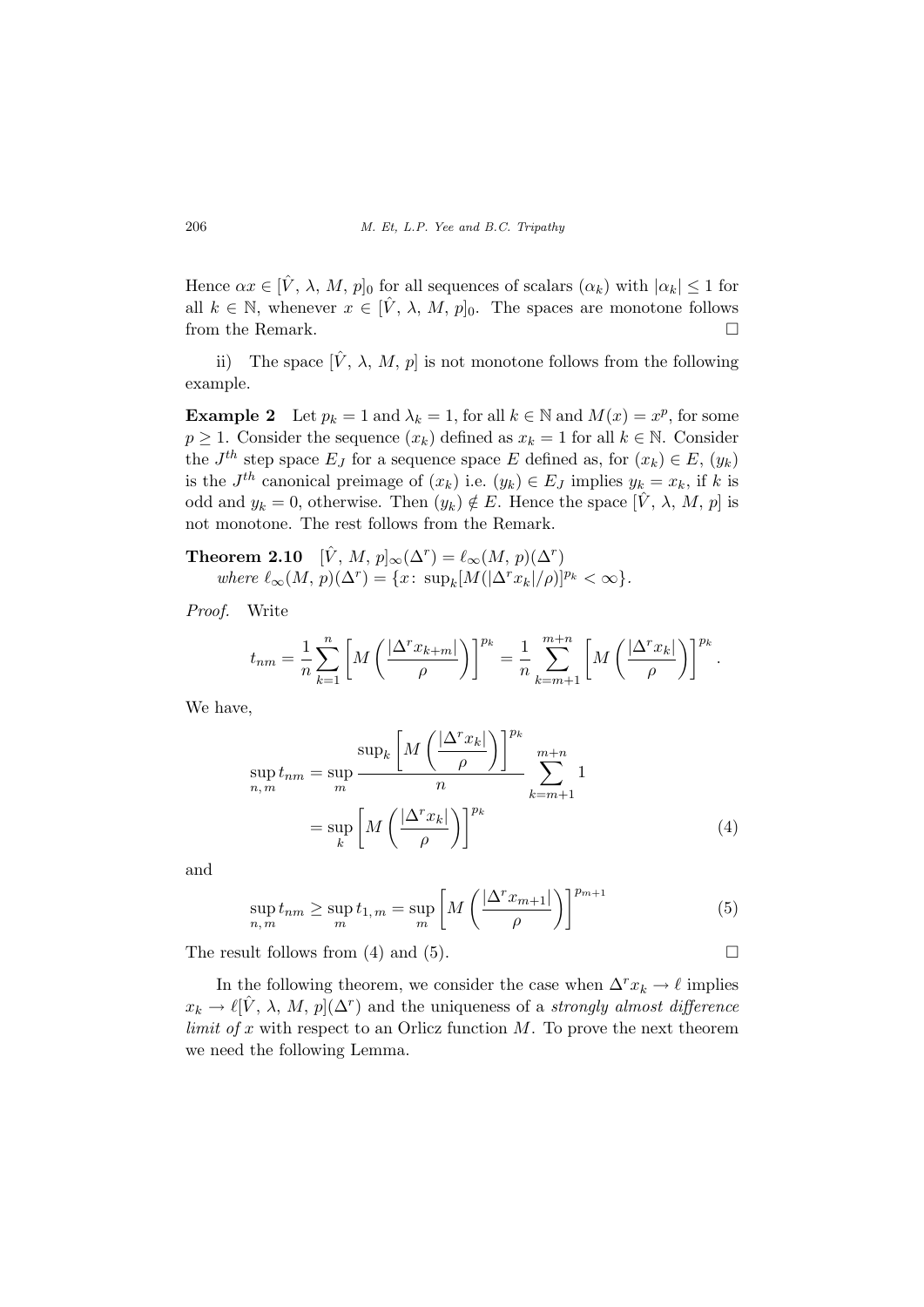**Lemma** Let  $p_k > 0$  and  $q_k > 0$ . If  $\liminf_k (p_k/q_k) > 0$  then  $c_0(q)(\Delta^r) \subset$  $c_0(p)(\Delta^r)$  (see Et and Basarir [2]).

**Theorem 2.11** If  $\liminf_k p_k > 0$ , then  $\Delta^r x_k \to \ell$  implies  $x_k \to \ell[\hat{V}, \lambda, M, p](\Delta^r)$  uniquely.

*Proof.* Let  $\liminf_k p_k = s > 0$  and  $\Delta^r x_k \to \ell$ . Then from above lemma follows that  $x_k \to \ell[\hat{V}, \lambda, M, p](\Delta^r)$ .

Now we show that the limit is unique. Let  $x_k \to \ell[\hat{V}, \lambda, M, p](\Delta^r)$  and  $x_k \to \ell_1[\hat{V}, \lambda, M, p](\Delta^r)$ . Then there exist  $\rho_1$  and  $\rho_2$  such that

$$
\frac{1}{\lambda_n} \sum_{k \in I_n} \left[ M \left( \frac{|\Delta^r x_{k+m} - \ell|}{\rho_1} \right) \right]^{p_k} \to 0
$$

and

$$
\frac{1}{\lambda_n} \sum_{k \in I_n} \left[ M \left( \frac{|\Delta^r x_{k+m} - \ell_1|}{\rho_2} \right) \right]^{p_k} \to 0,
$$

as  $n \to \infty$ . Let  $\rho = \max 2(\rho_1, \rho_2)$ . Then we have

$$
\begin{aligned} & \frac{1}{\lambda_n} \sum_{k \in I_n} \left[ M \left( \frac{|\ell - \ell_1|}{\rho} \right) \right]^{p_k} \\ & \leq \frac{D}{\lambda_n} \sum_{k \in I_n} \left[ M \left( \frac{|\Delta^r x_{k+m} - \ell|}{\rho_1} \right) \right]^{p_k} + \frac{D}{\lambda_n} \sum_{k \in I_n} \left[ M \left( \frac{|\Delta^r x_{k+m} - \ell_1|}{\rho_2} \right) \right]^{p_k} \end{aligned}
$$

 $\to 0$ , as  $n \to \infty$ .

Hence  $|\ell - \ell_1| = 0$ .  $\Rightarrow$   $\ell = \ell_1$ . Thus the limit is unique.  $\Box$ 

# 3.  $\Delta_{\lambda}^{r}$ -Statistical convergence

The idea of statistical convergence was introduced by Fast [5] and studied by various authors  $([6], [18], [23], [24])$ .

In this section we define almost  $\Delta_{\lambda}^r$ -statistically convergent sequences and give some inclusion relations between  $\Delta_{\lambda}^{r}$ -statistically convergent sequences and strongly almost  $(V, \lambda)(\Delta^r)$ -summable sequences with respect to an Orlicz function.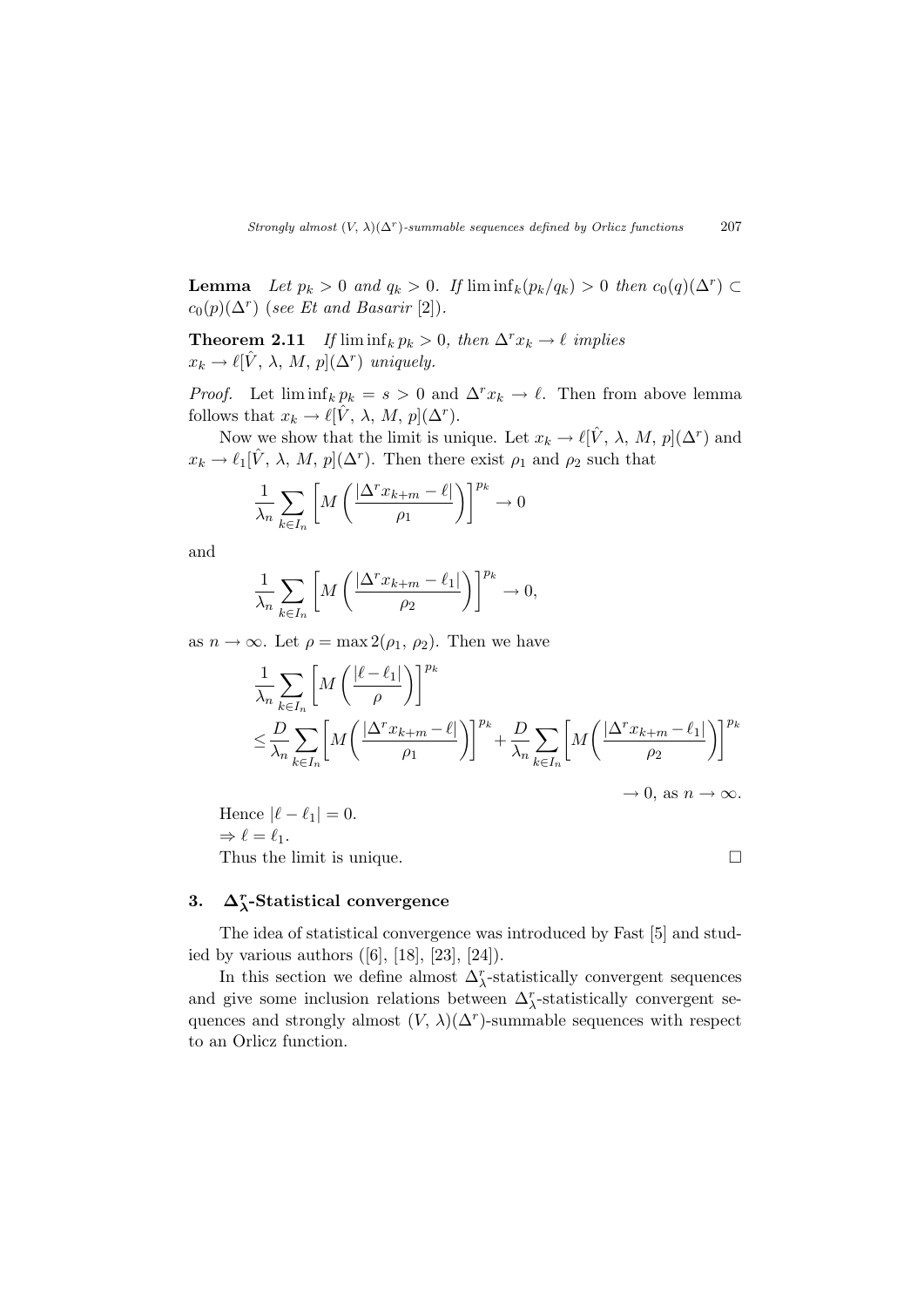**Definition 3** A sequence  $x = (x_k)$  is said to be almost  $\Delta_{\lambda}^r$ -statistically convergent to the number  $\ell$  if for every  $\varepsilon > 0$ ,

$$
\lim_{n} \frac{1}{\lambda_n} |\{k \in I_n : |\Delta^r x_{k+m} - \ell| \ge \varepsilon\}| = 0, \text{ uniformly in } m.
$$

In this case we write  $\hat{s}_{\lambda}(\Delta^r) - \lim x = \ell$  or  $x_k \to \ell(\hat{s}_{\lambda}(\Delta^r)).$ In the special case  $\lambda_n = n$ , for all  $n \in \mathbb{N}$  we shall write  $\hat{s}(\Delta^r)$  instead of  $\hat{s}_{\lambda}(\Delta^r)$ .

**Definition 4** A sequence  $x = (x_k)$  is said to be strongly almost  $\Delta_{\lambda p}^r$ convergent to the number  $\ell$  if for every  $\varepsilon > 0$ ,

$$
\lim_{n} \frac{1}{\lambda_n} \sum_{k \in I_n} |\Delta^r x_{k+m} - \ell|^p = 0, \text{ uniformly in } m.
$$

In this case we write  $[\hat{c}(\Delta_{\lambda p}^r)] - \lim x = \ell$  or  $x_k \to \ell[\hat{c}(\Delta_{\lambda p}^r)]$  and

$$
[\hat{c}(\Delta_{\lambda p}^r)] = \left\{ x = (x_k) \colon \begin{array}{c} \lim_{n} \frac{1}{\lambda_n} \sum_{k \in I_n} |\Delta^r x_{k+m} - \ell|^p = 0, \\ \text{uniformly in } m \end{array} \right\}.
$$

In the case  $p = 1$  we shall write  $[\hat{c}(\Delta_{\lambda}^r)]$  and for the case  $\lambda_n = n$  for all  $n \in \mathbb{N}$  and  $p = 1$  we shall write  $[\hat{c}(\Delta^r)]$ .

**Theorem 3.1** Let  $\lambda = (\lambda_n)$  be the same as above, then

- i)  $x_k \to \ell[\hat{c}(\Delta_{\lambda p}^r)] \Rightarrow x_k \to \ell(\hat{s}_{\lambda}(\Delta^r)),$
- ii) If  $x \in \ell_{\infty}(\Delta^r)$  and  $x_k \to \ell(\hat{s}_{\lambda}(\Delta^r))$ , then  $x_k \to \ell[\hat{c}(\Delta^r_{\lambda p})]$ ,
- iii)  $\hat{s}_{\lambda}(\Delta^r) \cap \ell_{\infty}(\Delta^r) = [\hat{c}(\Delta_{\lambda p}^r)] \cap \ell_{\infty}(\Delta^r)$ .

*Proof.* i) Let  $\varepsilon > 0$  and  $x_k \to \ell[\hat{c}(\Delta_{\lambda p}^r)]$ . Since

$$
\sum_{k \in I_n} |\Delta^r x_{k+m} - \ell|^p \ge \sum_{\substack{k \in I_n \\ |\Delta^r x_{k+m} - \ell| \ge \varepsilon}} |\Delta^r x_{k+m} - \ell|^p
$$

$$
\ge \varepsilon^p |\{k \in I_n : |\Delta^r x_{k+m} - \ell| \ge \varepsilon\}|.
$$

Therefore  $x_k \to \ell(\hat{s}_{\lambda}(\Delta^r))$ .

ii) Suppose that  $x_k \to \ell(\hat{s}_{\lambda}(\Delta^r))$  and  $x \in \ell_{\infty}(\Delta^r)$ , say that  $|\Delta^r x_{k+m} |\ell| \leq K$ . Let  $\varepsilon > 0$  be given and  $N_{\varepsilon}$  such that

$$
\lambda_n^{-1} \left| \left\{ k \in I_n : |\Delta^r x_{k+m} - \ell| \ge \left( \frac{\varepsilon}{2} \right)^{1/p} \right\} \right| \le \frac{\varepsilon}{2K^p}
$$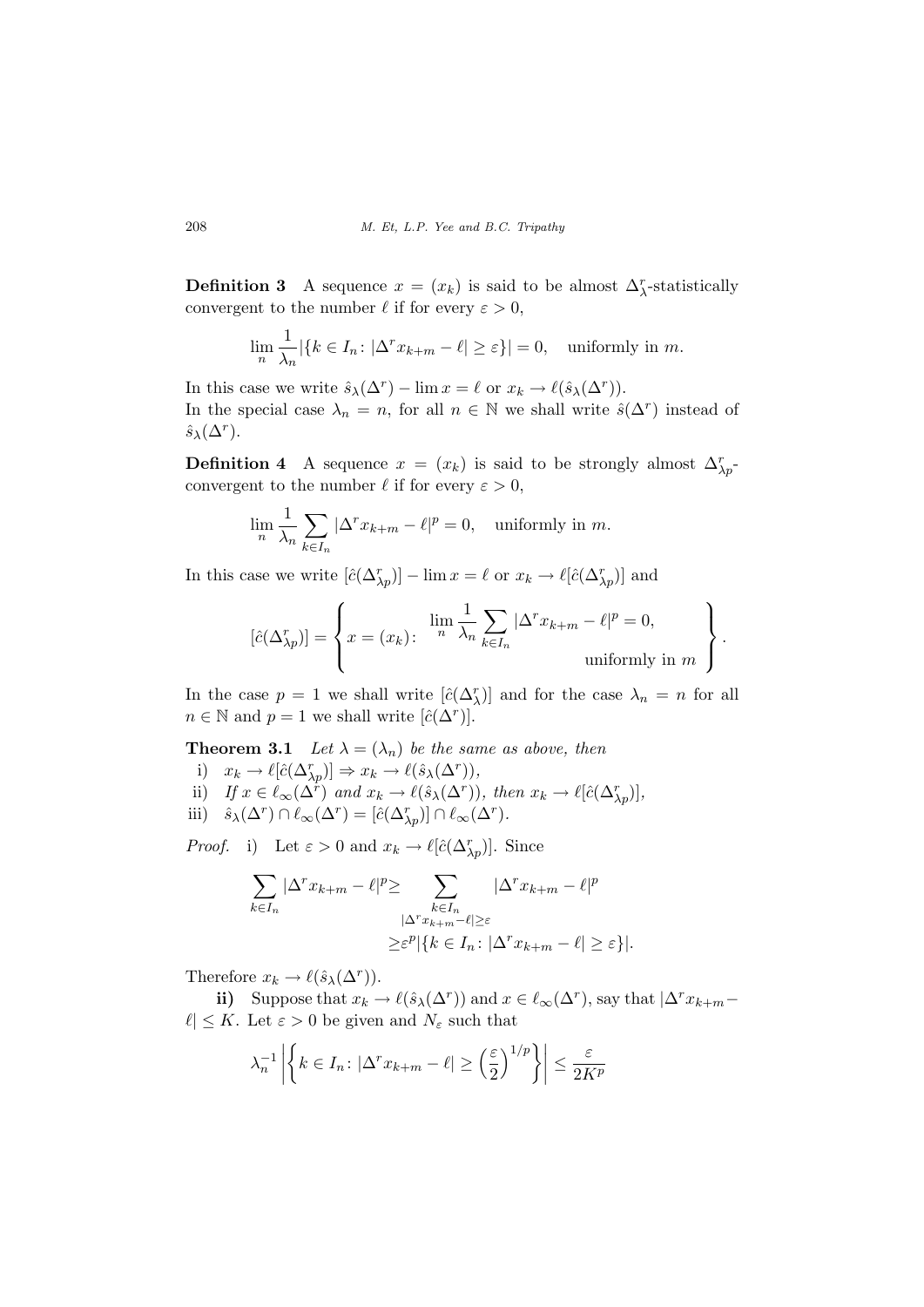for all  $n > N_{\varepsilon}$  and set  $L_{nm} = \{k \in I_n : |\Delta^r x_{k+m} - \ell| \geq (\varepsilon/2)^{1/p}\}.$ Now for all  $n > N_{\varepsilon}$  we have

$$
\frac{1}{\lambda_n} \sum_{k \in I_n} |\Delta^r x_{k+m} - \ell|^p
$$
\n
$$
= \frac{1}{\lambda_n} \sum_{k \in L_{nm}} |\Delta^r x_{k+m} - \ell|^p + \frac{1}{\lambda_n} \sum_{k \notin L_{nm}} |\Delta^r x_{k+m} - \ell|^p
$$
\n
$$
\leq \frac{1}{\lambda_n} \left(\frac{\lambda_n \varepsilon}{2K^p}\right) K^p + \frac{1}{\lambda_n} \lambda_n \frac{\varepsilon}{2} = \varepsilon.
$$

Hence  $x_k \to \ell[\hat{c}(\Delta_{\lambda p}^r)]$ .

iii) This immediately follows from (i) and (ii).

$$
\Box
$$

It can be shown that  $\hat{s}(\Delta^r) \subset \hat{s}_{\lambda}(\Delta^r)$  if and only if  $\liminf_n \lambda_n/n > 0$ and  $\hat{s}_{\lambda}(\Delta^r) \subset \hat{s}(\Delta^r)$  for all  $\lambda$ , since  $\lambda_n/n$  is bounded.

**Theorem 3.2** Let M be an Orlicz function. Then  $[\hat{V}, \lambda, M, p](\Delta^r) \subset$  $\hat{s}_{\lambda}(\Delta^r)$ .

*Proof.* Let  $x \in [\hat{V}, \lambda, M, p](\Delta^r)$ . Then there exists  $\rho > 0$  such that

$$
\frac{1}{\lambda_n} \sum_{k \in I_n} \left[ M \left( \frac{|\Delta^r x_{k+m} - \ell|}{\rho} \right) \right]^{p_k} \to 0, \quad \text{as } n \to \infty.
$$

Then given any  $\varepsilon > 0$  we can write

$$
\frac{1}{\lambda_n} \sum_{k \in I_n} \left[ M \left( \frac{|\Delta^r x_{k+m} - \ell|}{\rho} \right) \right]^{p_k}
$$
\n
$$
= \frac{1}{\lambda_n} \sum_{\substack{k \in I_n \\ |\Delta^r x_{k+m} - \ell| \ge \varepsilon}} \left[ M \left( \frac{|\Delta^r x_{k+m} - \ell|}{\rho} \right) \right]^{p_k}
$$
\n
$$
+ \frac{1}{\lambda_n} \sum_{\substack{k \in I_n \\ |\Delta^r x_{k+m} - \ell| < \varepsilon}} \left[ M \left( \frac{|\Delta^r x_{k+m} - \ell|}{\rho} \right) \right]^{p_k}
$$
\n
$$
\ge \frac{1}{\lambda_n} \sum_{\substack{k \in I_n \\ |\Delta^r x_{k+m} - \ell| \ge \varepsilon}} \left[ M \left( \frac{|\Delta^r x_{k+m} - \ell|}{\rho} \right) \right]^{p_k}
$$
\n
$$
\ge \frac{1}{\lambda_n} \sum_{k \in I_n} [M(\varepsilon_1)]^{p_k}, \quad \text{where } \varepsilon_1 = \frac{\varepsilon}{\rho}
$$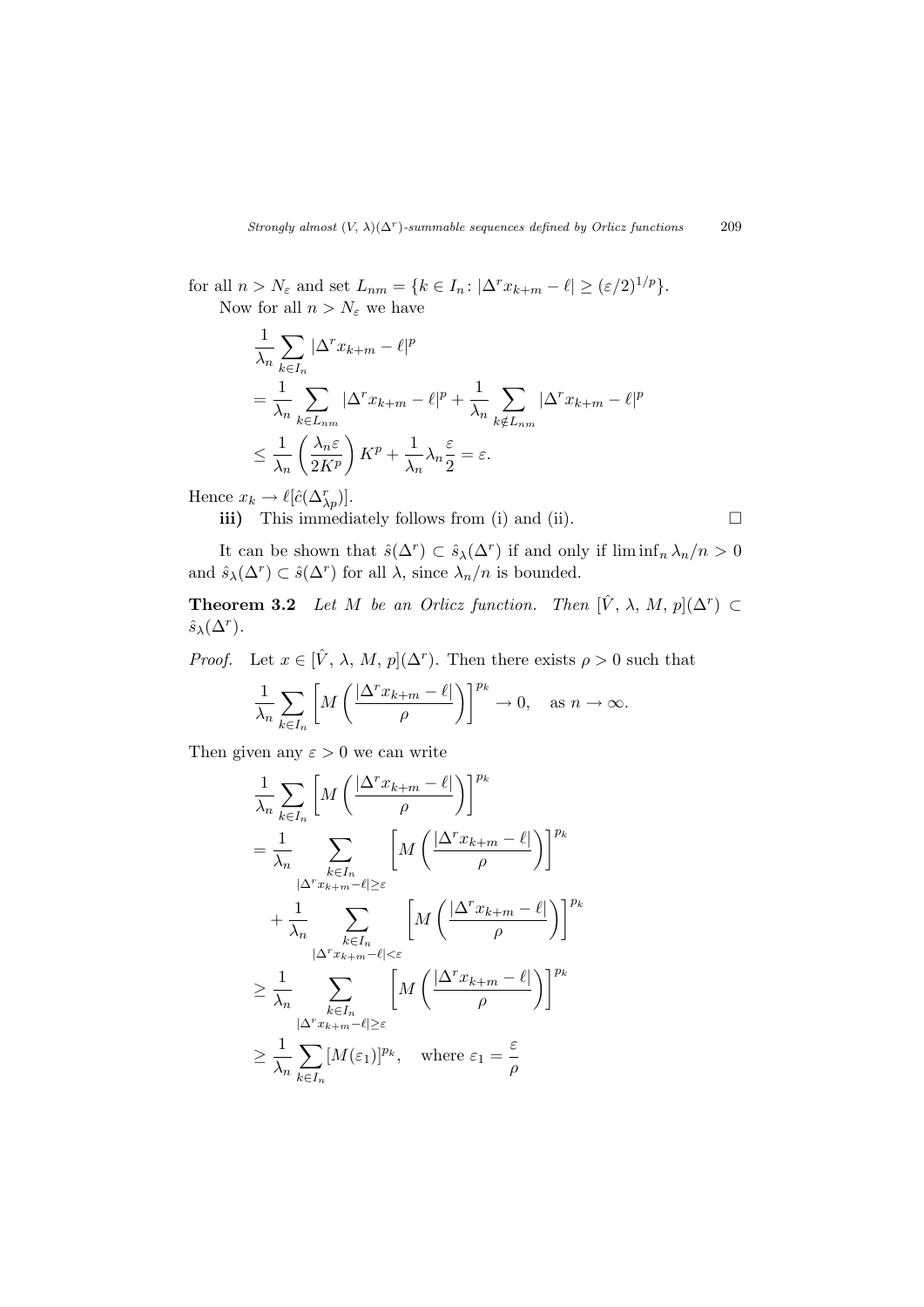210 M. Et, L.P. Yee and B.C. Tripathy

$$
\geq \frac{1}{\lambda_n} \sum_{k \in I_n} \min\{ [M(\varepsilon_1)]^{\inf p_k}, [M(\varepsilon_1)]^G \}
$$
  
\n
$$
\geq \frac{1}{\lambda_n} |\{ k \in I_n : |\Delta^r x_{k+m} - \ell| \geq \varepsilon \} | \min\{ [M(\varepsilon_1)]^{\inf p_k}, [M(\varepsilon_1)]^G \}.
$$
  
\n
$$
x \in \hat{s}_{\lambda}(\Delta^r).
$$

Hence  $x \in \hat{s}_{\lambda}(\Delta^r)$ .

**Theorem 3.3** Let M be an Orlicz function. Then  $[\hat{V}, \lambda, M](\Delta^r) \cap \ell_\infty(\Delta^r)$  $= \hat{s}_{\lambda}(\Delta^r) \cap \ell_{\infty}(\Delta^r).$ 

*Proof.* By Theorem 3.2, we need only show that  $\hat{s}_{\lambda}(\Delta^r) \cap \ell_{\infty}(\Delta^r) \subset$  $[\hat{V}, \lambda, M](\Delta^r) \cap \ell_\infty(\Delta^r)$ . Let  $z_{k+m} = (\Delta^r x_{k+m} - \ell) \to 0(\hat{s}_\lambda)$ . Since  $x \in$  $\ell_{\infty}(\Delta^r)$ , there exists an integer  $K > 0$  such that  $M(|z_{k+m}|/\rho) < K$ . Then for a given  $\varepsilon > 0$  and for each n, we have

$$
\frac{1}{\lambda_n} \sum_{k \in I_n} M\left(\frac{|z_{k+m}|}{\rho}\right)
$$
\n
$$
= \frac{1}{\lambda_n} \sum_{k \in I_n, |z_{k+m}| < \varepsilon} M\left(\frac{|z_{k+m}|}{\rho}\right) + \frac{1}{\lambda_n} \sum_{k \in I_n, |z_{k+m}| \ge \varepsilon} M\left(\frac{|z_{k+m}|}{\rho}\right)
$$
\n
$$
\le \lambda_n \frac{1}{\lambda_n} M\left(\frac{\varepsilon}{\rho}\right) + \frac{1}{\lambda_n} K|\{k \in I_n : |z_{k+m}| \ge \varepsilon \rho\}|.
$$

Hence  $x \in [\hat{V}, \lambda, M](\Delta^r) \cap \ell_{\infty}(\Delta^r)$ 

**Theorem 3.4** The spaces  $[\hat{V}, \lambda, M, p]_0(\Delta^r)$ ,  $[\hat{V}, \lambda, M, p](\Delta^r)$ ,  $[\hat{V}, \lambda, M, p]_{\infty}(\Delta^r), \hat{s}_{\lambda}(\Delta^r)$  and  $\hat{s}_{0\lambda}(\Delta^r)$  are not solid for  $r > 0$ .

Proof. To show that the spaces are not solid in general, consider the following example.  $\Box$ 

**Example 3** Let  $M(x) = x$ ,  $\lambda_n = n$  for each  $n \in \mathbb{N}$  and  $p_k = 1$  for all  $k \in \mathbb{N}$ N. Then  $x = (k^r) \in [\hat{V}, \lambda, M, p](\Delta^r), [\hat{V}, \lambda, M, p]_{\infty}(\Delta^r)$  and  $\hat{s}_{\lambda}(\Delta^r)$ . Let  $\alpha_k = (-1)^k$  for all  $k \in \mathbb{N}$ , then  $\alpha x \notin [\hat{V}, \lambda, M, p](\Delta^r)$ ,  $[\hat{V}, \lambda, M, p]_{\infty}(\Delta^r)$ and  $\hat{s}_{\lambda}(\Delta^r)$ . Hence  $[\hat{V}, \lambda, M, p](\Delta^r)$ ,  $[\hat{V}, \lambda, M, p]_{\infty}(\Delta^r)$  and  $\hat{s}_{\lambda}(\Delta^r)$  are not solid for  $r > 0$ . To show that  $[\hat{V}, \lambda, M, p]_0(\Delta^r)$  and  $\hat{s}_{0\lambda}(\Delta^r)$  are not solid, consider the sequence  $(x_k) = (k^{r-1})$  and  $\alpha_k = (-1)^k$  for all  $k \in \mathbb{N}$ .

**Theorem 3.5** The spaces  $[\hat{V}, \lambda, M, p]_0(\Delta^r)$ ,  $[\hat{V}, \lambda, M, p](\Delta^r)$ ,  $[\hat{V}, \lambda, M, p]_{\infty}(\Delta^r), \hat{s}_{\lambda}(\Delta^r)$  and  $\hat{s}_{0\lambda}(\Delta^r)$  are not symmetric for  $r > 0$ .

).  $\Box$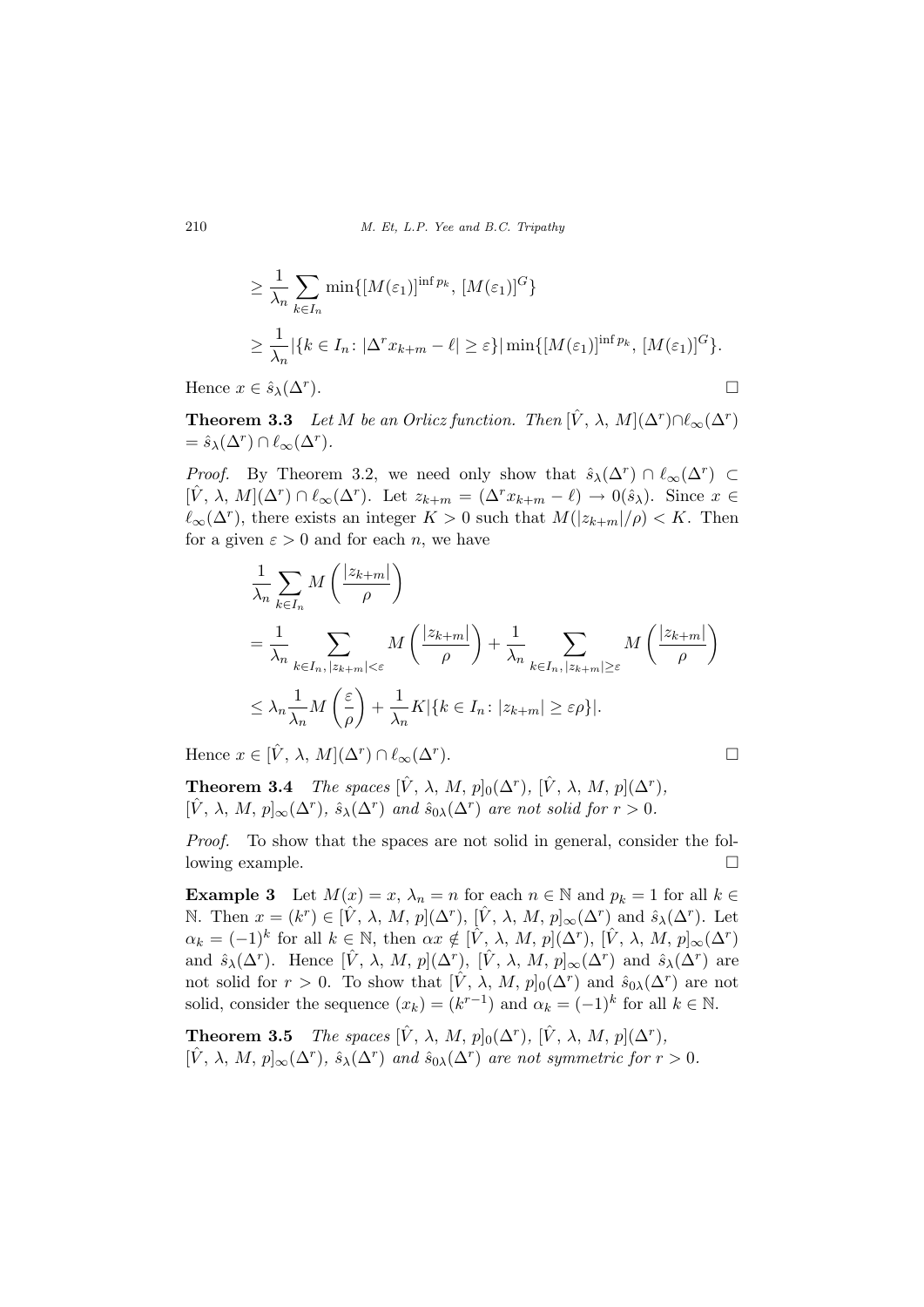Proof. To show that the spaces are not symmetric, consider the following  $\Box$   $\Box$ 

**Example 4** Let  $M(x) = x$ ,  $\lambda_n = n$  for each  $n \in \mathbb{N}$  and  $p_k = 1$  for all  $k \in \mathbb{N}$ . Then the sequence  $x = (k^r) \in [\hat{V}, \lambda, M, p](\Delta^r)$ ,  $[\hat{V}, \lambda, M, p]_{\infty}(\Delta^r)$ and  $\hat{s}_{\lambda}(\Delta^r)$ . Let

$$
(y_k) = \{x_1, x_2, x_4, x_3, x_9, x_5, x_{16}, x_6, x_{25}, x_7, x_{36}, x_8, x_{49}, x_{10}, \ldots\}.
$$

Then  $y \notin [\hat{V}, \lambda, M, p](\Delta^r)$ ,  $[\hat{V}, \lambda, M, p]_{\infty}(\Delta^r)$  and  $\hat{s}_{\lambda}(\Delta^r)$ . Now let us consider the sequence  $x = (x_k)$  defined by

$$
x_k = \begin{cases} 1, & \text{if } (2i-1)^2 \le k < (2i)^2, \quad i = 1, 2, \dots \\ 4, & \text{otherwise.} \end{cases}
$$

and let  $(y_k)$  be the same as above. Then  $x \in \hat{s}_{0\lambda}(\Delta)$  but  $y \notin \hat{s}_{0\lambda}(\Delta)$ .

**Theorem 3.6** The sequence spaces  $[\hat{V}, \lambda, M, p]_0(\Delta^r)$ ,  $[\hat{V}, \lambda, M, p](\Delta^r)$ ,  $[\hat{V}, \lambda, M, p]_{\infty}(\Delta^r), \hat{s}_{\lambda}(\Delta^r)$  and  $\hat{s}_{0\lambda}(\Delta^r)$  are not sequence algebra for  $r > 0$ .

*Proof.* Under the restriction on  $M$ ,  $\lambda$  and  $p$  as in the Example 4, consider  $x = (k^{r-1})$  and  $y = (k^{r-1})$ , then  $x, y \in [\hat{V}, \lambda, M, p]_0(\Delta^r), [\hat{V}, \lambda, M, p](\Delta^r)$ ,  $[\hat{V}, \lambda, M, p]_{\infty}(\Delta^r), \hat{s}_{\lambda}(\Delta^r)$  and  $\hat{s}_{0\lambda}(\Delta^r),$  but  $x, y \notin [\hat{V}, \lambda, M, p]_0(\Delta^r),$  $[\hat{V}, \lambda, M, p](\Delta^r), [\hat{V}, \lambda, M, p]_{\infty}(\Delta^r), \hat{s}_{\lambda}(\Delta^r)$  and  $\hat{s}_{0\lambda}(\Delta^r)$  $\Box$ 

From Theorem 3.5 and the Remark we may give the following corollary.

**Corollary 3.7** The sequence spaces  $[\hat{V}, \lambda, M, p]_0(\Delta^r)$ ,  $[\hat{V}, \lambda, M, p](\Delta^r)$ ,  $[\hat{V}, \lambda, M, p]_{\infty}(\Delta^r), \hat{s}_{\lambda}(\Delta^r)$  and  $\hat{s}_{0\lambda}(\Delta^r)$  are not perfect for  $r > 0$ .

#### References

- [1] Altinok H., Et M. and Altin, Y., Strongly almost summable difference sequences. (to appear).
- [ 2 ] Duran J.P., Infinite matrices and almost convergence, Math. Zeit. 128 (1972), 75– 83.
- [3] Et M. and Başarir M., On some new generalized difference sequence spaces. Periodica Math. Hung. 35(3) (1997), 169–176.
- [4] Et M. and Colak R., On generalized difference sequence spaces. Soochow J. of Math. 21(4) (1995), 377–386.
- [5] Fast H., Sur la convergence statistique. Colloq. Math. 2 (1951), 241–244.
- [6] Fridy A., On statistical convergence, Analysis, **5** (1985), 301-313.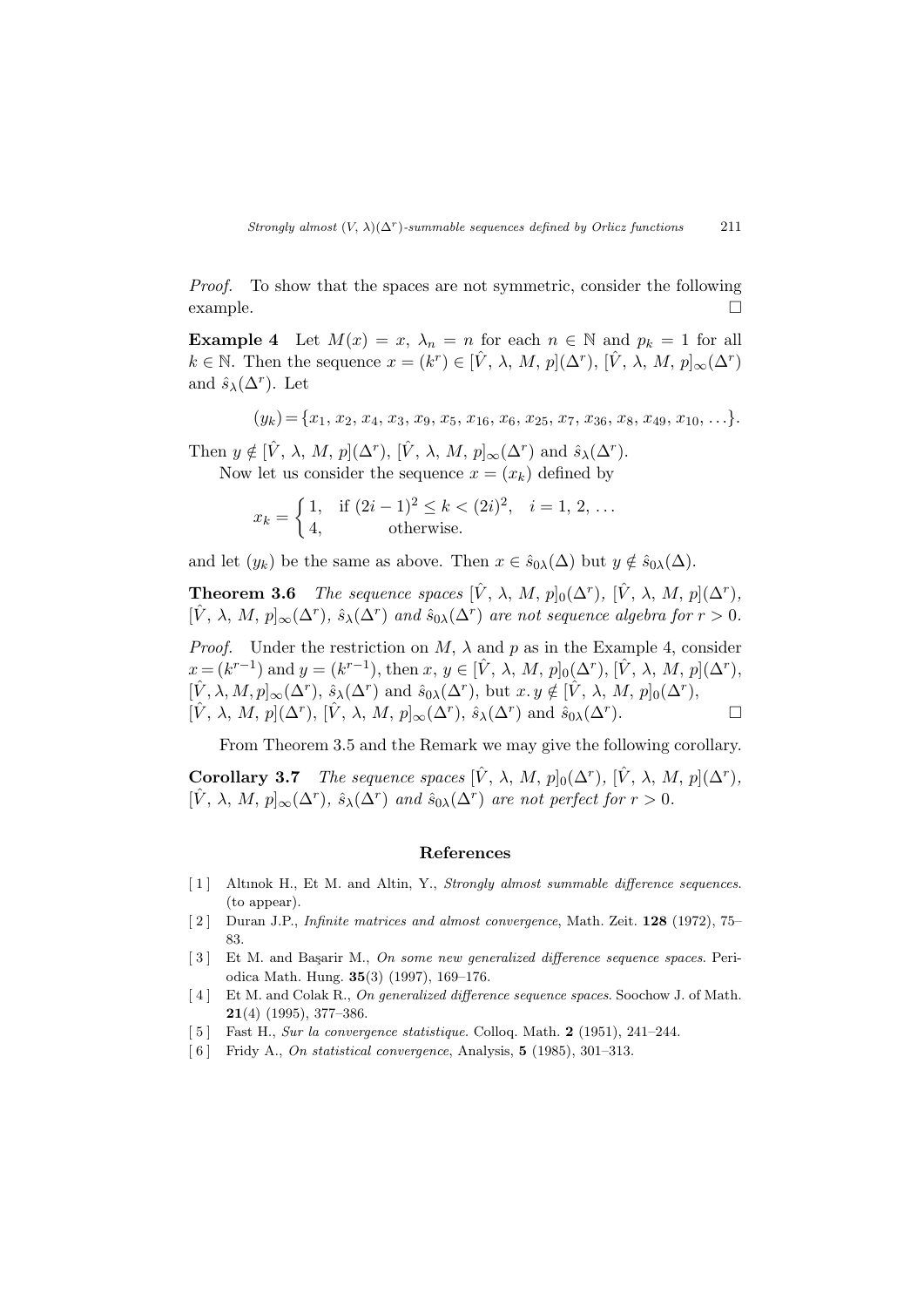- [7] Güngor M. and Et M.,  $\Delta^r$ -strongly almost summable sequences defined by Orlicz function, Indian J. pure appl. Math.  $34(8)$  (2003), 1141–1151.
- [ 8 ] Kamthan P.K. and Gupta M., Sequence Spaces and Series. Marcel Dekker Inc., New York, (1981).
- [ 9 ] King J.P., Almost summable sequences. Proc. Amer. Math. Soc. 16 (1966), 1219– 1225.
- [10] Kizmaz H., On certain sequence spaces. Canad. Math. Bull. 24 (1981), 169–176.
- [11] Krasnoselskii M.A. and Rutitsky Y.B., Convex functions and Orlicz spaces. Gorningen Neterlands, (1961).
- $[12]$  Leindler L., Über die de la Vallée-Pousinsche summierbarkeit allgemeiner orthogonalreihen. Acta Math. Acad. Sci. Hungar. 16 (1965), 375–387.
- [13] Lindenstrauss J. and Tzafriri L., On Orlicz sequence spaces. Israel J. Math. 10 (1971), 379–390.
- [14] Lorentz G.G., A contribution to the theory of divergent sequences. Acta Math. 80 (1948), 167–190.
- [15] Maddox I.J., Spaces of strongly summable sequences. Quart. J. Math. 18 (1967), 345–355.
- [16] Maddox I.J., A new type of convergence. Mat. Proc. Camb. Phil. Soc. 83 (1978), 61–64.
- [17] Malkowsky E. and Savas E., Some λ-sequence spaces defined by a modulus, Archivum Mathematicum, 36 (2000), 219–228.
- [18] Mursaleen, λ-Statistical convergence. Math. Slovaca. 50(1) (2000), 111–115.
- [19] Nanda S., Strongly almost convergent sequences. Bull. Cal. Math. Soc. 76 (1984), 236–240.
- [20] Nung P.N. and Lee P.Y., Orlicz sequence spaces of a nonabsolute type. Comment Math., Univ. St. Pauli 26(2), (1977).
- [21] Orlicz W., Linear Functional Analysis (Transl. from the Chinese by Lee Peng Yee, Addendum by Wu Congxin.). World Scientific Publishing, Singapore (1992).
- [22] Orlicz W., *Über Räume*  $(L^M)$ . Bull. Int. Acad. Polon. Sci., Ser A, (1936), 93–107.
- [23] Salát T., On statistically convergent sequences of real numbers. Math. Slovaca,  $30$ (1980), 139–150.
- [24] Savaş E., Strong almost convergence and almost  $\lambda$ -statistical convergence. Hokkaido Math. J. 29 (2000), 531–536.
- [25] Tripathy B.C., Et M. and Altin Y., Generalized difference sequence spaces defined by Orlicz functions in a locally convex space. Journal of Ana1ysis and Applications, 1(3) (2003), 175–192.
- [26] Wilansky A., Summability through Functional Analysis, North-Holland Mathematics Studies, 85 (1984).